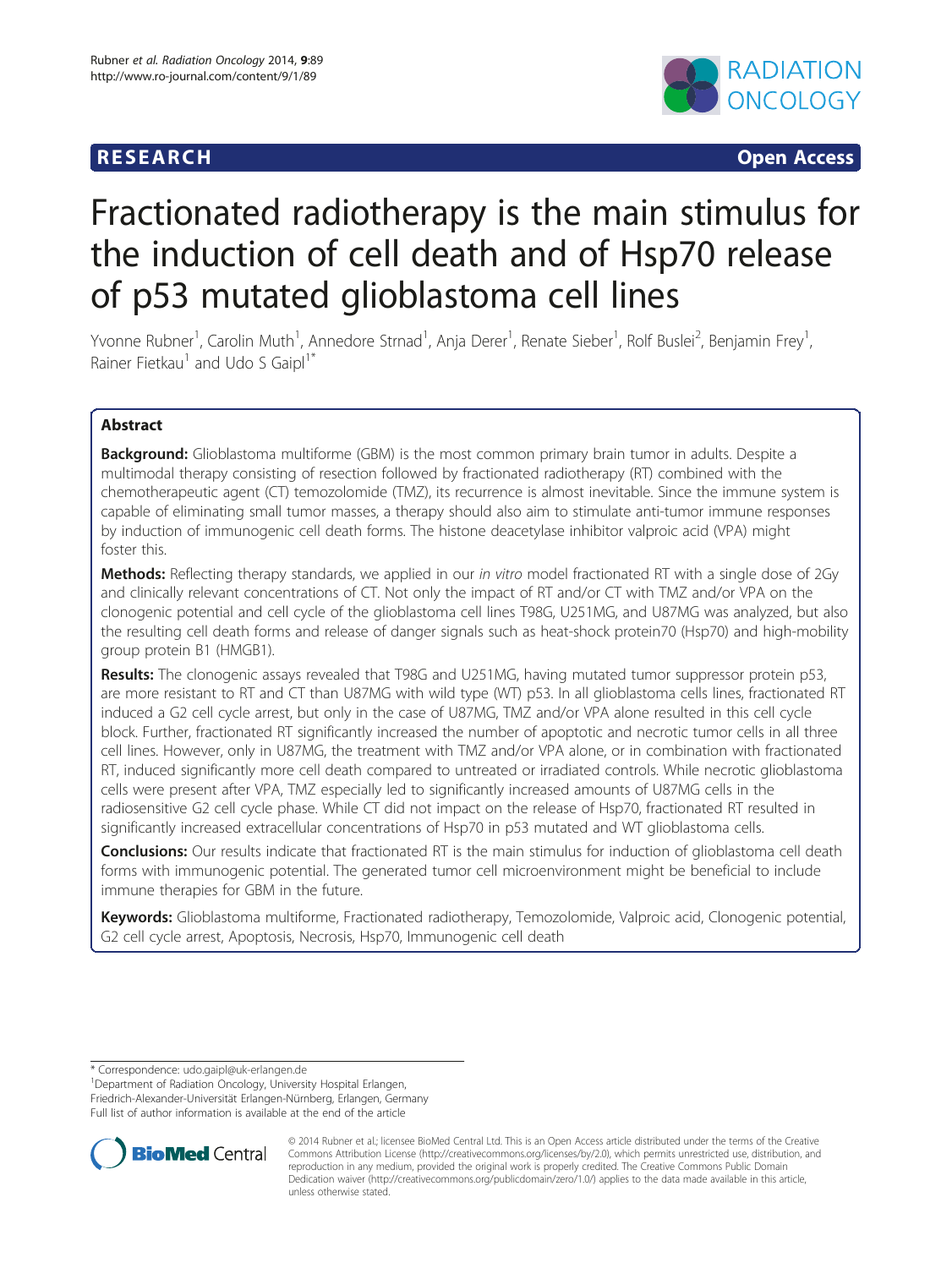#### Background

Glioblastoma multiforme (GBM) is the most common and malignant primary brain tumor in adults. It is characterized by its aggressive, diffuse infiltrative and invasive growth. The extensive cellular and molecular heterogeneity of GBM may contribute to poor prognosis of the patients [[1](#page-11-0)]. Because of the infiltrative growth of the tumor a complete resection is difficult and radiation (RT) mostly combined with chemotherapy (CT) follow as adjuvant treatments. A conventional RT scheme consists of a total dose of 60Gy, given at 5 consecutive days weekly in 2Gy fractions over 6 weeks. The most widely used chemotherapeutics in GBM treatment are alkylating agents, including the well tolerated imidazoletetrazinone derivative temozolomide (TMZ), since the lipophilic properties allow to pass the blood brain barrier. Stupp et al. reported about an improved median survival from 12.1 to 14.6 months and an increased 5-years survival from 1.9% to 9.8% of patients with GBM treated with concomitant and adjuvant TMZ and RT compared to RT alone [\[2](#page-11-0)].

Levels of oral administered TMZ in the brain or the cerebrospinal fluid reach about 30-40% [\[3](#page-11-0)] of the plasma concentration, which ranges between 27 μM and 50 μM [[4\]](#page-11-0). Its cytotoxicity is due to the methylation of the  $O^6$ position of guanine. This causes mispairing with thymine during the next replication cycle [\[5](#page-11-0)]. However, the presence of the DNA repair protein O<sup>6</sup>-methylguanine methyltransferase (MGMT) in a large number of gliomas confers to resistance of alkylating agents [[6](#page-12-0)]. Therefore the promotor methylation of the MGMT gene, observed for GBM and various other tumor types, results in an improved outcome for patients, through decreased expression of the dealkylating protein [\[7](#page-12-0)]. As already demonstrated by in vitro experiments, TMZ is capable of inducing cell cycle arrest in the G2/M phase [\[8](#page-12-0)], senescence [\[9](#page-12-0)], apoptosis [[10](#page-12-0)], or autophagy [\[11](#page-12-0)] in glioma cells. Data about the release of danger signals and the loss of the tumor cell membrane integrity, characteristic for primary and secondary necrotic cells, are still lacking.

Epileptic seizures are common in 30 to 50% of GBM patients [[12\]](#page-12-0). Patients receiving valproic acid (VPA) as anticonvulsant during TMZ based radiotherapy have a better outcome than patients treated with other antiepileptic drugs (AED) or not receiving any AED [[13\]](#page-12-0). VPA can be administered orally and also crosses the bloodbrain barrier [\[14](#page-12-0)]. Levels in the brain reach about 7 to 28% of the serum/plasma concentration, which ranges between 20-100 μg/ml in epilepsy patients [\[15](#page-12-0)]. Furthermore, VPA is an effective histone deacetylase (HDAC) inhibitor [[16\]](#page-12-0). It induces growth arrest, apoptosis, senescence, and autophagy in medullablastoma and glioma cells [[17,18](#page-12-0)]. A sensitization by VPA of human glioma cells to TMZ and irradiation was just reported recently [[19\]](#page-12-0).

The tumor suppressor gene p53 plays a major role in the regulation of cellular stress responses. In non-malignant cells the p53 protein has a short half-life time and is expressed at low levels. However, its protein level increases after exposure to stress stimuli like ionizing radiation, genotoxic DNA-damaging agents or hypoxia, thereby modulating cell cycle, DNA repair, apoptosis, senescence, cellular differentiation, metabolism, angiogenesis and immune response. Nevertheless, the function of p53 is often altered or impaired due to mutations after neoplastic transformation. Mutations in  $p53$  have been seen in 25-30% of primary GBM [[20,21\]](#page-12-0). The incidence of p53 mutations in glioma cell lines is similar to the primary tumor [[22](#page-12-0)]. Several established human GBM cell lines with wild type (WT, e.g. in U87MG) or mutant p53 (e.g. in T98G, U251MG, U138MG, A-172) exist for studying the impact of p53 in cancer treatment [\[23\]](#page-12-0).

The contribution of the immune system in eliminating small tumor masses, recurrent tumors or metastases has become increasingly evident [\[24,25](#page-12-0)]. Chemotherapeutic agents and γ-irradiation induce DNA damage, which leads to cell cycle arrest and proliferation stop. Irreparable damages result in the induction of senescence or distinct forms of cell death [[26,27\]](#page-12-0). The two main cell death forms are apoptosis and necrosis. In contrast to necrotic cells, apoptotic cells are usually non-inflammatory or even antiinflammatory, because of their maintenance of the plasma membrane integrity and swift clearance by macrophages. However, some chemotherapeutic agents, like anthracyclines and oxaliplatin, as well as ionizing irradiation are capable of inducing immunogenic forms of apoptotic cell death [\[28](#page-12-0)]. Because of the loss of membrane integrity, necrotic cell death leads, besides a supply of tumor-associated antigens (TAA), to the release of damage-associated molecular pattern molecules (DAMP), which trigger inflammation and immune activation [[29,30](#page-12-0)]. Formerly only known as non-programmed form of cell death, regulated necrosis has become evident during the last years. The so called necroptosis is negatively regulated by caspase-8 and is dependent on the kinase activity of RIPK3 and RIPK1 [[31](#page-12-0)]. The latter is inhibitable by necrostatin-1, while caspase-dependent apoptosis is inhibitable by the pancaspase inhibitor zVAD-fmk [\[32,33](#page-12-0)]. Secondary necrotic cells result from apoptotic cells that were not properly cleared and have lost their membrane integrity at any time point during apoptosis execution [\[34,35\]](#page-12-0). Primary nonprogrammed necrosis is characterized by early plasma membrane rupture and dilatation of cytoplasmic organelles [\[36\]](#page-12-0). The early plasma membrane rupture can be induced by mechanical stress or take place in very early phases after apoptosis induction when no DNA degradation has already taken place [[37](#page-12-0)]. We here define primary necrotic cells as cells that have lost their membrane integrity but still have full DNA content. Secondary necrotic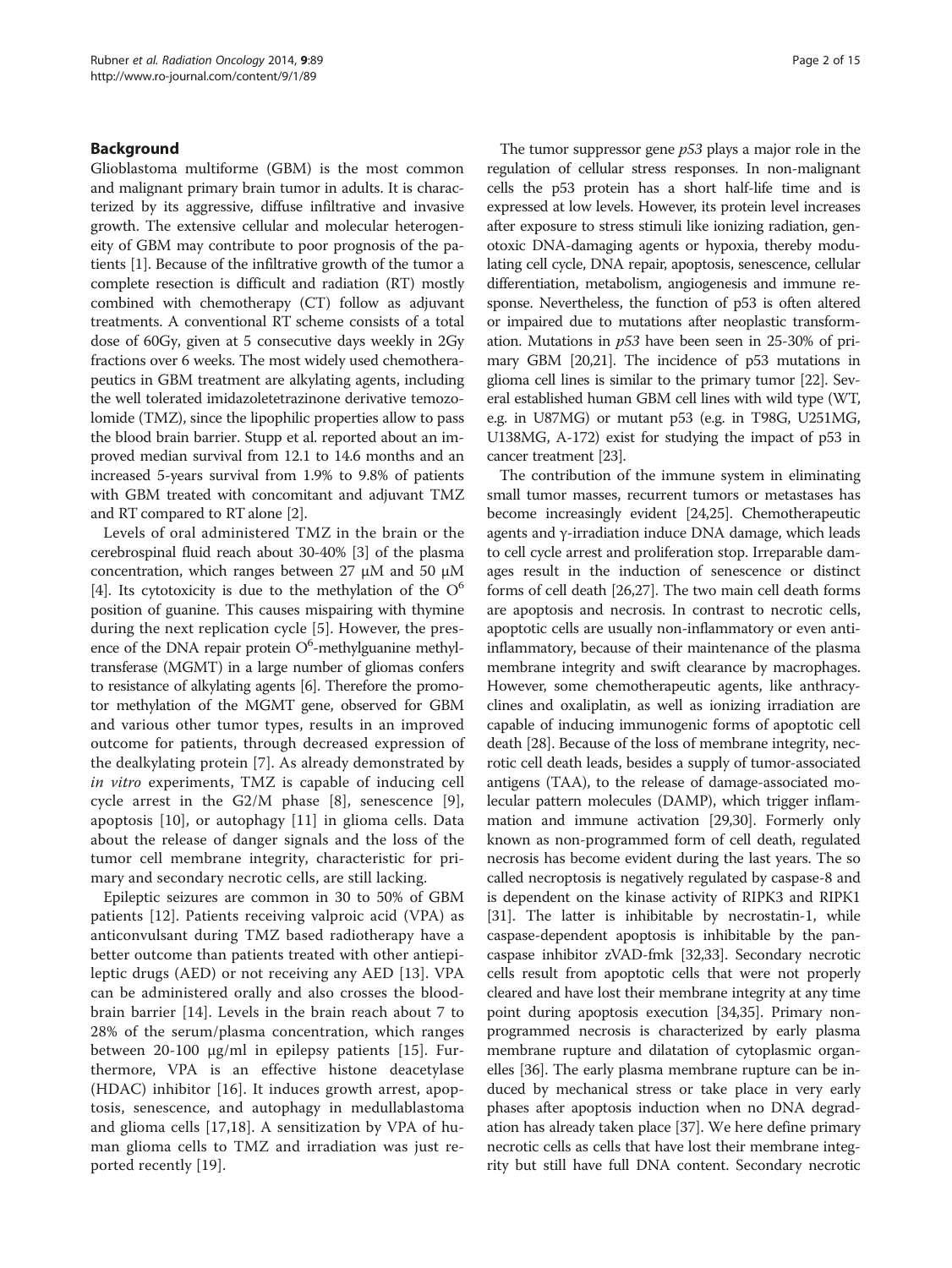cells are defined as late apoptotic cells that have already degraded their DNA and lost the membrane integrity. RTand CT-induced glioblastoma cell death was inhibitable by zVAD-fmk, but not by necrostatin-1 (not shown). This suggests that mainly secondary necrosis and no RIPK1 dependent necroptosis was induced in the examined glioblastoma cell lines.

Released danger signals by necrotic cells in general, such as the heat shock protein 70 (Hsp70) and the DNA-binding protein high-mobility group B1 (HMGB1) activate dendritic cells (DC) and foster the efficient processing and (cross) presentation of antigens, respectively. DC are professional antigen presenting cells (APC) and crucial for the priming of tumor-specific naïve T cells [[38\]](#page-12-0). For the induction of an efficient antitumor immune response the activation of both cytotoxic CD8<sup>+</sup> T cells and CD4<sup>+</sup> T helper cells is required [[39\]](#page-12-0). Intracellular antigens are usually presented on MHC class I to CD8<sup>+</sup> T cells and extracellular antigens such as TAA are presented on MHC class II to CD4 +T cells. However, HMGB1 and Hsp70 enable DC to also cross-present TAA in a MHC class I dependent manner [\[40](#page-12-0)]. In that way, not only T helper cells, but also cytotoxic T cells are primed.

Little is known about tumor cell death forms that are induced by the combination of RT and CT in GBM. Especially the knowledge about combined treatments which could change the immunosuppressive tumor microenvironment to an immune stimulating one is rare. Further, most of the in vitro studies that determine the response of tumor cells to chemotherapeutics alone or in combination with RT use much higher doses of CT and RT compared to clinical routine applications. Preclinical models reproducing clinical conditions are needed for radiobiological studies [[41](#page-12-0)]. Commonly, the clonogenic (or colony forming) assay is used as read out to determine the reproductive viability of cells after single and multimodal treatments. The surviving fraction is expressed by the linear-quadratic model which predicts the sensitivity and repair capacity of cells to radiation and/or CT. This dose response relationship model is still the biological basis for most of the RT schemes in the clinics. Nevertheless, is has several drawbacks, including that the cells are seeded in different concentrations, depending on the treatment, the low plating efficiency, the disregarded cell-to-cell communication, and clump artifacts. Further, the colony forming assay does not allow any assumption about cell death induction and forms of tumor cell death including their immunogenicity [\[42](#page-12-0),[43\]](#page-12-0).

Because of the above mentioned, our purpose was to examine cell death forms of p53 WT and p53 mutated glioblastoma cell lines with an *in vitro* system that resembles closer to clinical protocols in GBM treatment. We here focused on apoptosis and necrosis of the three human glioblastoma cell lines U87MG (p53 WT), U251MG

(p53 mutated), and T98G (p53 mutated) induced by conventional fractionated RT (5x2Gy, weekly dose) in combination with clinically achievable levels of TMZ. We further examined whether VPA influences/increases the radiosensitivity of glioma cells. To get hints about the immunogenic potential of glioblastoma cells, besides the analysis of apoptosis and necrosis by AnnexinA5- FITC/PI staining, the release of the immune activating danger signals HMGB1 and HSP70 was assessed.

## Methods

## Cell culture and reagents

The human glioblastoma tumor cell lines U87MG and T98G were obtained from the American Type Culture Collection (ATCC; Manassas, USA), and U251MG from Cell Line Service (CLS; Eppelheim, Germany). The cell lines were tested to be free of mycoplasma contamination before performing the experiments. Cells were maintained in Dulbecco's Modified Eagle's Medium (DMEM; PAN-Biotech GmbH, Aidenbach, Germany) supplemented with 10% fetal bovine serum (FBS; Biochrom AG, Berlin, Germany), 1% sodium pyruvate, 2 mM glutamine, 100U/ml penicillin and 100 μg/ml streptomycin (termed D10 medium; Invitrogen, Darmstadt, Germany). Cells were grown in cell culture flasks (Cellstar; Greiner BioOne, Nürtlingen, Germany) at 37°C in humidified air with 5% CO2. TMZ and VPA were purchased from Sigma-Aldrich (Munich, Germany). TMZ was dissolved at a stock concentration of 100 mM in dimethylsulfoxide (DMSO) and stored at -20°C. Chemotherapeutics were diluted in D10 immediately before treatment of cells.

#### Treatment with chemotherapeutic agents and X-ray

The glioblastoma cells were seeded at a density of  $2.5 \times$  $10^5$  cells in 75 cm<sup>2</sup> flasks. The chemotherapeutics were added 24 h (0.5 mM VPA) or 40 h (20  $\mu$ M TMZ) later. Two hours after TMZ treatment, cells were irradiated with 2Gy (representing a daily dose in GBM therapy). Irradiation was repeated on four consecutive days to achieve a clinically relevant total weekly dose of 10Gy. Forty-eight hours after the last radiation, supernatants for ELISA (enzyme-linked immunosorbent assay) analyses were collected, and cells were harvested for cell death detection and cell cycle analysis by flow cytometry. Irradiation was performed with an X-ray generator (120 kV, 22.7 mA, variable time; GE Inspection Technologies, Hürth, Germany).

#### Clonogenic assay

The effect of TMZ and VPA or a combination of both on the radiosensitivity of the three glioblastoma cell lines was assessed with clonogenic assays. Cells were plated in triplicates in 60-mm dishes (Nunc Thermo Fisher, Waltham, USA) at concentrations estimated to yield 40-150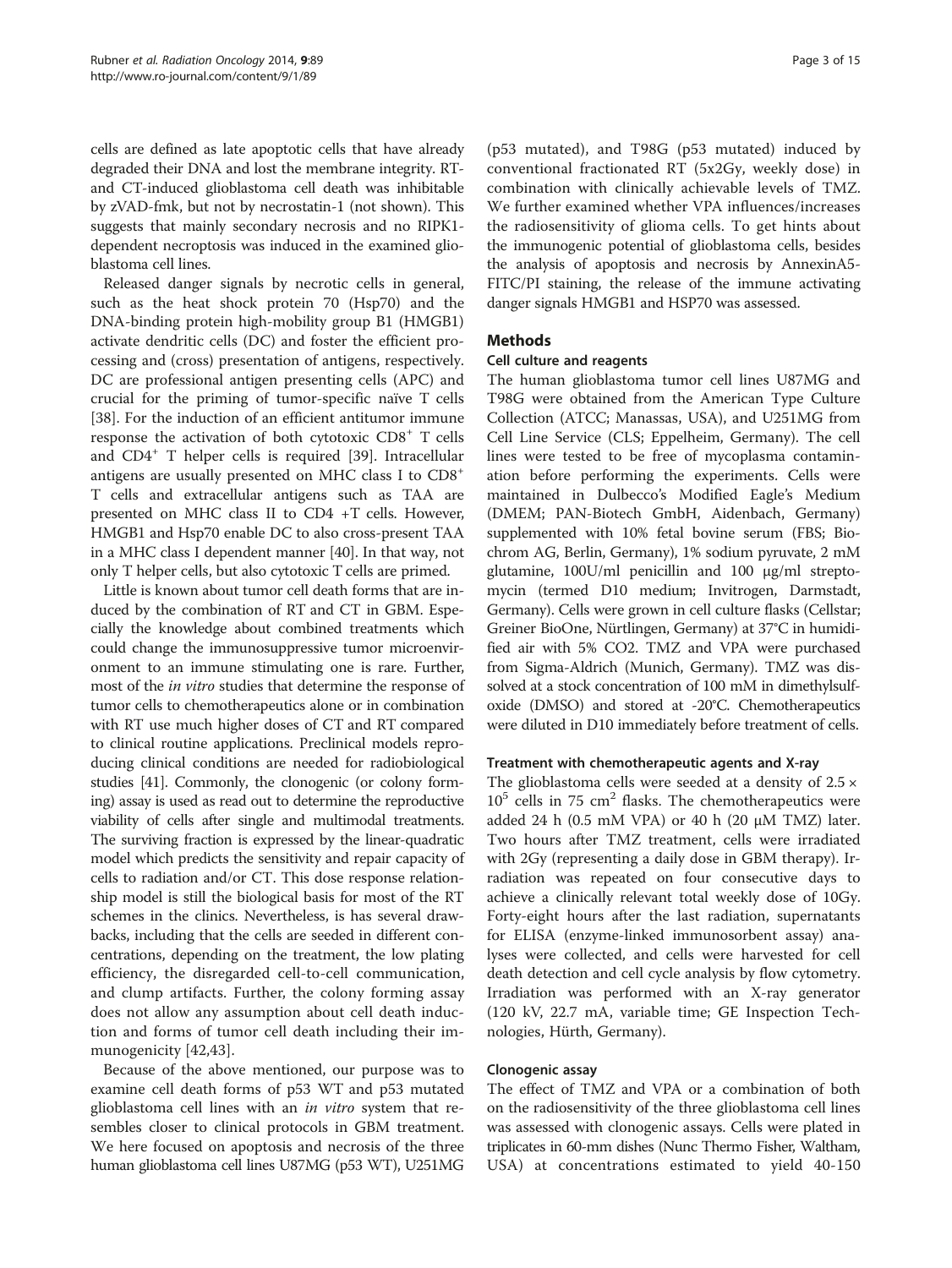colonies/dish. The chemotherapeutics were added 24 h (0.5 mM VPA) or 40 h (20 μM TMZ) after seeding. Two hours after TMZ treatment, cells were irradiated with 1, 2, 4, 6, 8 or 10 Gy. After incubation for  $\sim$  2 weeks, cells were fixed with methylene blue (Sigma-Aldrich, Munich, Germany) for 30 min. Colonies with >50 cells were scored.

#### Cell death detection

Induction of cell death in glioblastoma cells and cell death forms by the respective treatments were examined using AnnexinA5 (AnxA5)-FITC/Propidium Iodide (PI) staining. The cell suspensions  $(1 \times 10^6 \text{ cells/ml})$  were incubated for 30 min at 4°C in the dark with 0.5 μg/ml AnxA5-FITC (Geneart, Regensburg, Germany; FluoroTaq FITC conjugation Kit, Sigma-Aldrich, Munich, Germany) and 1 μg/ ml PI (Sigma-Aldrich, Munich, Germany) in Ringer's Solution (Baxter S.A., Lessines, B). Samples were analyzed by flow cytometry (EPICS XL MCL™, Beckman Coulter, Brea, USA) and its associated Kaluza 1.1 Software®. A minimum of 10.000 events/sample were acquired. Viable cells show neither binding of AnxA5 nor staining with PI. Early apoptotic cells are positive for AnxA5 binding and PI negative, whereas late apoptotic cells (referred as secondary necrotic ones, AnxA5+/PI+) and necrotic cells (referred as primary necrotic ones, AnxA5+/PI++) were positive for both, AnnexinA5 and PI binding. Inhibitors for necroptosis and apoptosis were used in selected experiments to determine whether the detected necrosis by AnxA5-FITC/PI staining is necroptosis or secondary necrosis. The necroptosis inhibitor necrostatin-1 (nec-1; Sigma-Aldrich, Munich, Germany) was used in the concentration of 10 μM and the pan-caspase inhibitor carbobenzoxy-valyl-alanyl-aspartyl-[Omethyl] fluoromethyl-ketone (zVAD-fmk Bachem, Weil am Rhein, Germany) in the concentration of 50 μM.

## Cell cycle analysis

Cell cycle phases and the cells with sub-G1 DNA content were analyzed by PI staining in the presence of detergent followed by analysis with flow-cytometry as described by Riccardi and Nicoletti [[44](#page-12-0)]. In brief, cells  $(5 \times 10^5)$  were fixed at least for 20 min in 70% ethanol at -20°C. After permeabilization of cells with TritonX-100 containing solution, cells were incubated for 30 min with 200 μg/ml RNase A (Roche, Mannheim, Germany) and 5 μg/ml PI at room temperature. DNA content was determined with Kaluza 1.1 Software® (Beckman Coulter, Krefeld, Germany) after excluding doublets and clumps by gating on the FL3 versus FL3(AUX).

## ELISA for Hsp70 and HMGB1 in cell culture supernatants

Cell culture supernatants were centrifuged to remove remaining cells and stored at -80°C until the determination of extracellular HMGB1 or Hsp70 concentrations by ELISA technique. The Hsp70 ELISA kit was purchased by R&D Systems (DuoSet®, Wiesbaden-Nordenstadt, Germany) and that of HMGB1 by Shino-Test Corporation (Kanagawa, Japan). ELISA were performed according to the manufacturer's instructions.

#### Statistical analysis

Data were expressed as the mean ± standard deviation (SD) and analyzed for statistical significance using Students t-test (t-tailed) or non-parametric Mann-Whitney U-test (GraphPad Prism®, La Jolla, USA). A p value <0.05 was considered to be significant.

## **Results**

## The extent of radiosensitization by the chemotherapeutic agents TMZ and/or VPA differs in glioblastoma cell lines

In general, GBM is a radio- and chemo-resistant tumor. However, in consistence with its great heterogeneity, a wide range of radiosensitivity has been demonstrated with *in vitro* clonogenic and *in vivo* assays based on xenogeneic mouse models [[45](#page-12-0)]. Williams et al. analyzed the clonogenic potential of 39 tumor cell lines and found the three human glioblastoma cell lines T98G, U251MG, and U87MG as the most resistant cell lines in a dose range 2-10Gy [[46](#page-12-0),[47](#page-12-0)]. The MGMT status of the glioblastoma cells is involved in responsiveness to TMZ. We detected a high steady state mRNA and MGMT protein expression levels in U251MG and T98G, but not in U87MG glioblastoma cells (not shown).

Our data show that T98G and U251MG, which express MGMT and contain mutant p53, are more resistant to radiation than U87MG with no MGMT expression and p53 WT (Figure [1\)](#page-4-0). Approximately 29% of T98G, 25% of U251MG and 7% of U87MG survived after a radiation dose of 6Gy. At a dosage above 6Gy, the cell line U251MG showed also an enhanced sensitivity to radiation compared to T98G (Figure [1A](#page-4-0), B).

A promising approach for the treatment of GBM patients are radiosensitizers. Therefore, the radiosensitizing effect of the alkylating chemotherapeutic agent TMZ and the anti-epileptic drug and histone deacetylase inhibitor VPA alone or in combinations were tested. In T98G tumor cells, neither TMZ nor VPA alone or the combination did reduce the colony formation. Further, only VPA or the combination of VPA with TMZ exerted slight radiosensitizing effects (Figure [1](#page-4-0)A). In contrast, colony formation of the cell line U251MG was suppressed when TMZ or VPA were combined alone with  $RT$  ( $\geq$ 4Gy). A further significant reduction of the colony numbers was achieved when TMZ plus VPA were combined together with RT (Figure [1](#page-4-0)B). Unlike T98G and U251MG glioblastoma cells, the p53 WT and MGMT negative cell line U87MG was highly sensitive to TMZ. TMZ reduced the capability to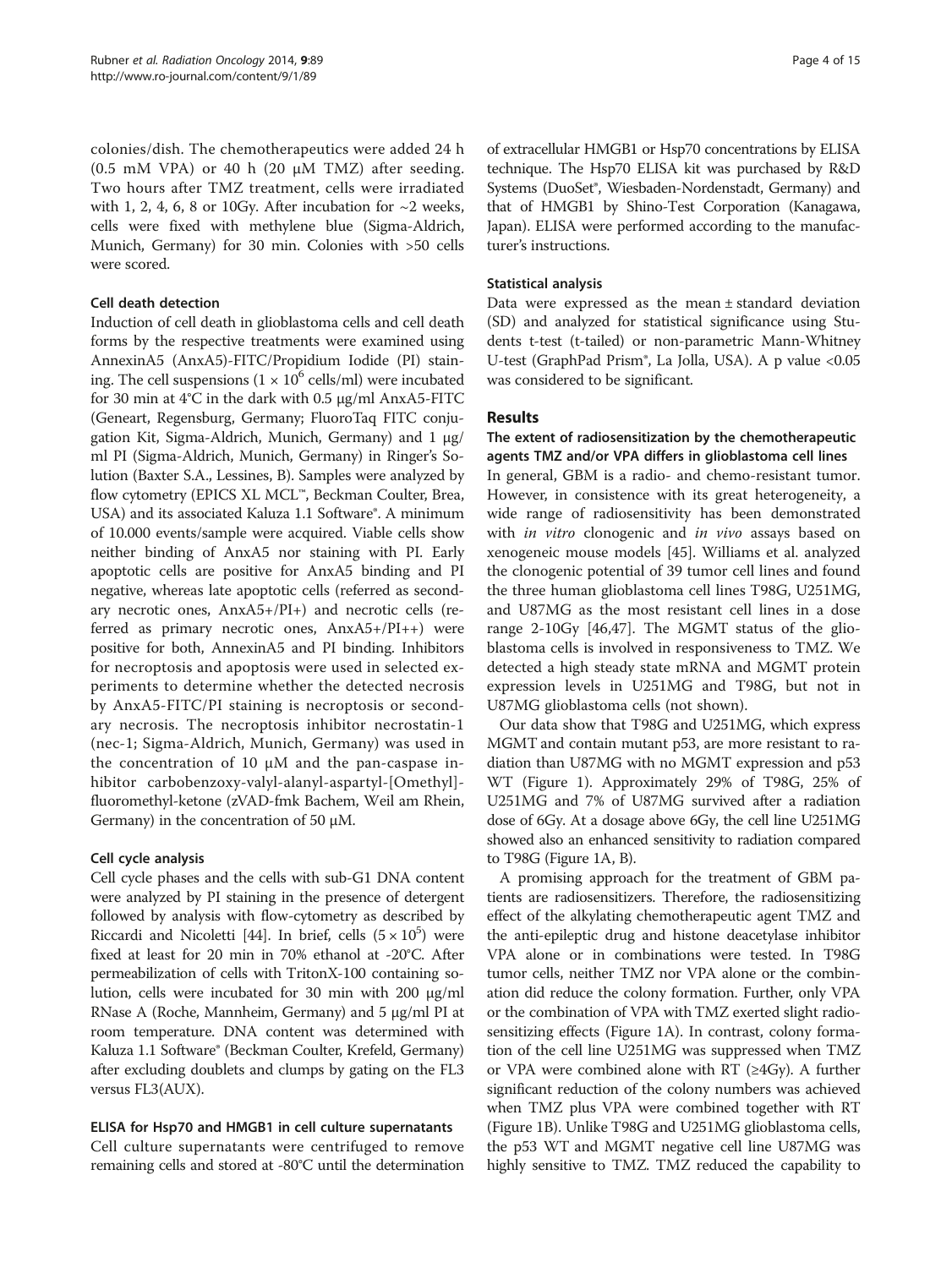form colonies by around 96% compared to untreated cells (Figure 1C). The combination with RT ( $\geq$  2Gy) resulted in the complete loss of colony formation. VPA also sensitized U87MG to radiation ( $\geq$  4Gy). Since TMZ alone was already a very effective radiosensitizer, the combination of TMZ and VPA could not further potentiate the growth inhibitory effect exerted by TMZ.

#### Fractionated RT induces apoptosis and necrosis in glioblastoma cells

As outlined above, TMZ in combination with VPA sensitizes the human glioblastoma cell lines T98G, U251MG and U87MG to radiation, monitored by a significant reduction of colony formation. Since this assay gives no information about cell death induction and immunological

<span id="page-4-0"></span>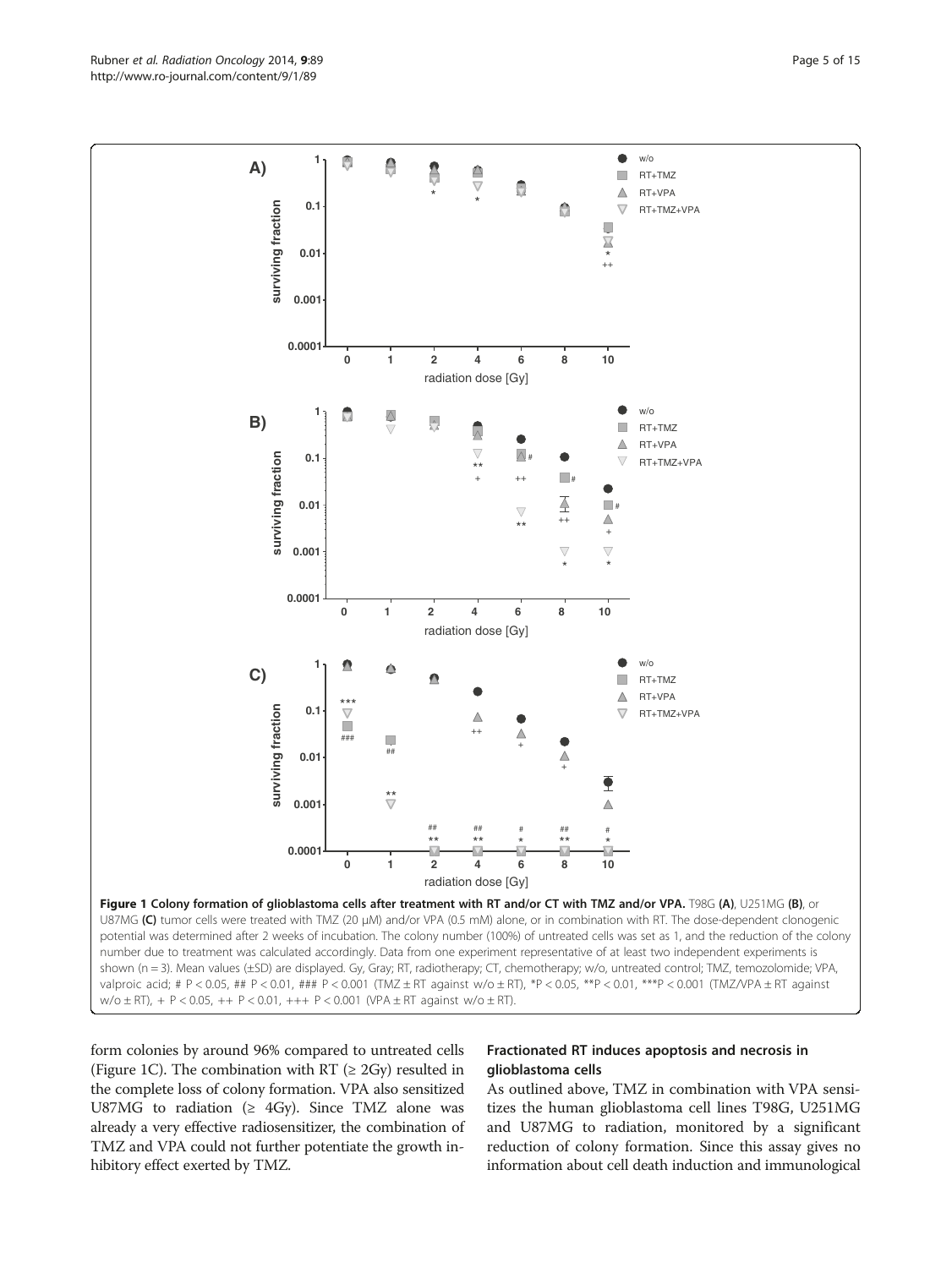<span id="page-5-0"></span>relevant cell death forms [[24,43](#page-12-0)], we analyzed the latter by AnxA5-FITC/PI assay. Although during the last years several data about tumor cell death induction by radiation and/or chemotherapeutic agents were published, the focus was mainly set on high single doses of X-rays [[48](#page-12-0)] or high concentrations of CT [[3](#page-11-0)[,10,19,](#page-12-0)[49](#page-13-0)]. To get hints how clinically relevant treatment schemes influence cell death of

glioblastoma cells, we analyzed the cell death forms of the glioblastoma cell lines after fractionated irradiation with 5x2Gy in combination with clinically relevant concentration of TMZ and/or VPA in 2D culture systems.

Figure 2A and B display cell death forms of T98G and U251MG glioblastoma cells two days after the last treatment with fractionated RT, TMZ and/or VPA alone or

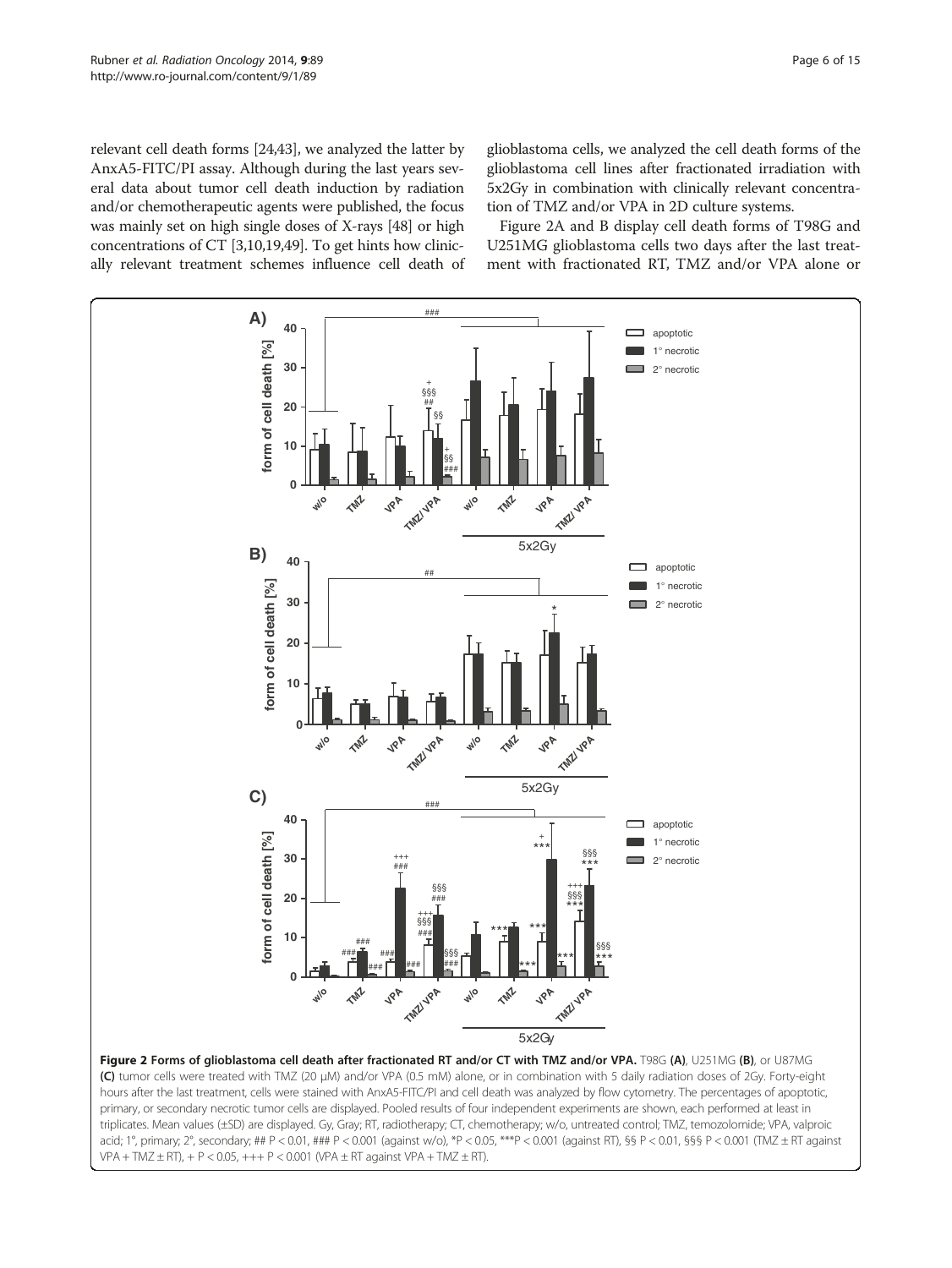their combinations. In both cell lines, fractionated RT resulted in a significantly increased number of both apoptotic and necrotic cells. A radiosensitizing effect regarding apoptosis and necrosis induction by TMZ, VPA or TMZ plus VPA was not observed (Figure [2A](#page-5-0) and B). This was also true when higher concentrations of TMZ (200 μM) or a daily dose of TMZ (20  $\mu$ M)/VPA (0.5 mM) were administered (data not shown). A slight, but significant increase of apoptosis and necrosis was seen in nonirradiated T98G glioblastoma cells when they were treated with a combination of TMZ and VPA (Figure [2A](#page-5-0)).

## In p53 WT and MGMT negative U87MG glioblastoma cells, CT and fractionated RT alone and combinatory treatments induce predominantly necrotic tumor cell death

Treatment of U87MG cells with TMZ and/or VPA without irradiation resulted in significantly increased amounts of apoptotic and necrotic tumor cells. Necrosis dominated over apoptosis and VPA was a stronger inducer of necrotic cell death compared to TMZ (Figure [2](#page-5-0)C). Fractionated RT alone again significantly increased glioblastoma tumor cell death. Combinations with CT further significantly increased apoptosis and, in the presence of VPA, also necrosis of U87MG glioblastoma cells (Figure [2](#page-5-0)C). As observed for T98G and U251MG cells, fractionated RT induced a mixture of apoptotic and necrotic cell death. However, in U87MG cells with WT p53, combinations with VPA predominantly induced necrotic tumor cell death and VPA further potentiated the effects of TMZ or TMZ + RT (Figure [2C](#page-5-0)). Of note is that the observed necrosis is not RIPK1-dependent necroptosis, since glioblastoma cell death induced by RT and/or CT was inhibitable by zVAD-fmk, but not by necrostatin-1 (not shown).

## Fractionated RT induces a G2-cell cycle arrest in glioblastoma cells

Ionizing radiation and TMZ are known to induce an arrest of tumor cells in the G2 phase of the cell cycle. In this phase the cells are highly susceptible to further irradiation.

Around one third of T98G or U251MG cells arrested in the G2 phase of the cell cycle as early as 4 h after exposure to fractionated RT. The G2-arrest sustained for at least 48 hours after the last fractionation dose (Figure [3](#page-8-0)A and B). The importance of applying fractionated schemes resembling the clinical situation for preclinical evaluations is indicated by the fact that irradiation of T98G with a single dose of 10Gy did not induce a G2 cell cycle block when monitored from 4 up to 72 h after the irradiation (data not shown). In contrast, in U251MG cells a significant G2-cell cycle block occurred after a single irradiation with 10Gy. However, it occurred later (after 24 h) and declined faster (data not shown).

## Temozolomide induces a G2 cell cycle arrest only in U87MG, but not in T98G and U251MG cells

TMZ did not induce an accumulation of the p53 mutant glioblastoma cell lines T98G and U251MG in the G2 phase of the cell cycle (Figure [3A](#page-8-0) and B). In contrast, in p53 WT U87MG cells, not only fractionated RT induced a significant G2-block, but also a comparable level was achieved by treatment with TMZ alone or in combination with VPA (Figure [3C](#page-8-0)). Combinations of fractionated RT with TMZ led to a massive arrest of the tumor cells in the G2-phase of the cell cycle; around 65% two days after the last irradiation. Treatment of U87MG with TMZ was further associated with the appearance of hyperploid cells with a DNA content greater than 4n (data not shown). In U87MG cells, VPA did also slightly, but significantly increase the percentage of the tumor cells in the G2-phase of the cell cycle.

TMZ, VPA, TMZ plus VPA and combinations with fractionated RT further increased the amount of the subG1- DNA content of the cells, indicating that late apoptosis/ secondary necrosis is induced in U87MG cells (Figures [2C](#page-5-0) and [3](#page-8-0)C).

## Increased release of the danger signal Hsp70 after fractionated RT of glioblastoma cell lines

Nowadays it is well accepted that the immune system contributes to the elimination of tumor cells. However, glioblastoma tumors evolved multiple mechanisms to evade immunological surveillance. Some chemotherapeutics and/or ionizing radiation are known to stimulate an anti-tumor immune response in several cancers by the induction of immunogenic cell death forms (summarised in [\[50,51](#page-13-0)]). Since the immunogenic potential of tumor cells can be determined by their release of danger signals, we analyzed the concentration of HMGB1 and of Hsp70 in supernatants of glioblastoma cell cultures treated with fractionated RT and/or CT. Five daily doses of 2Gy significantly increased the amount of extracellular Hsp70 in all three investigated glioblastoma cell lines (Figure [4A](#page-8-0)). Combined treatment with CT did not further increase the secretion of Hsp70. In contrast, the amount of extracellular HMGB1 was not significantly altered after exposure of the glioblastoma cell line U87MG to fractionated RT and/or CT. However, a slight, but significant increased amount of extracellular HMGB1 was observed in T98G and U251MG tumor cells after fractionated RT, especially in combinations with VPA (Figure [4](#page-8-0)B).

## **Discussion**

Radio-resistance [\[52](#page-13-0)] and innate or acquired resistance to CT [\[53-55](#page-13-0)] are among the reasons for poor control and treatment responses of GBM. Consequently, an urgent need exists for innovative treatments or treatment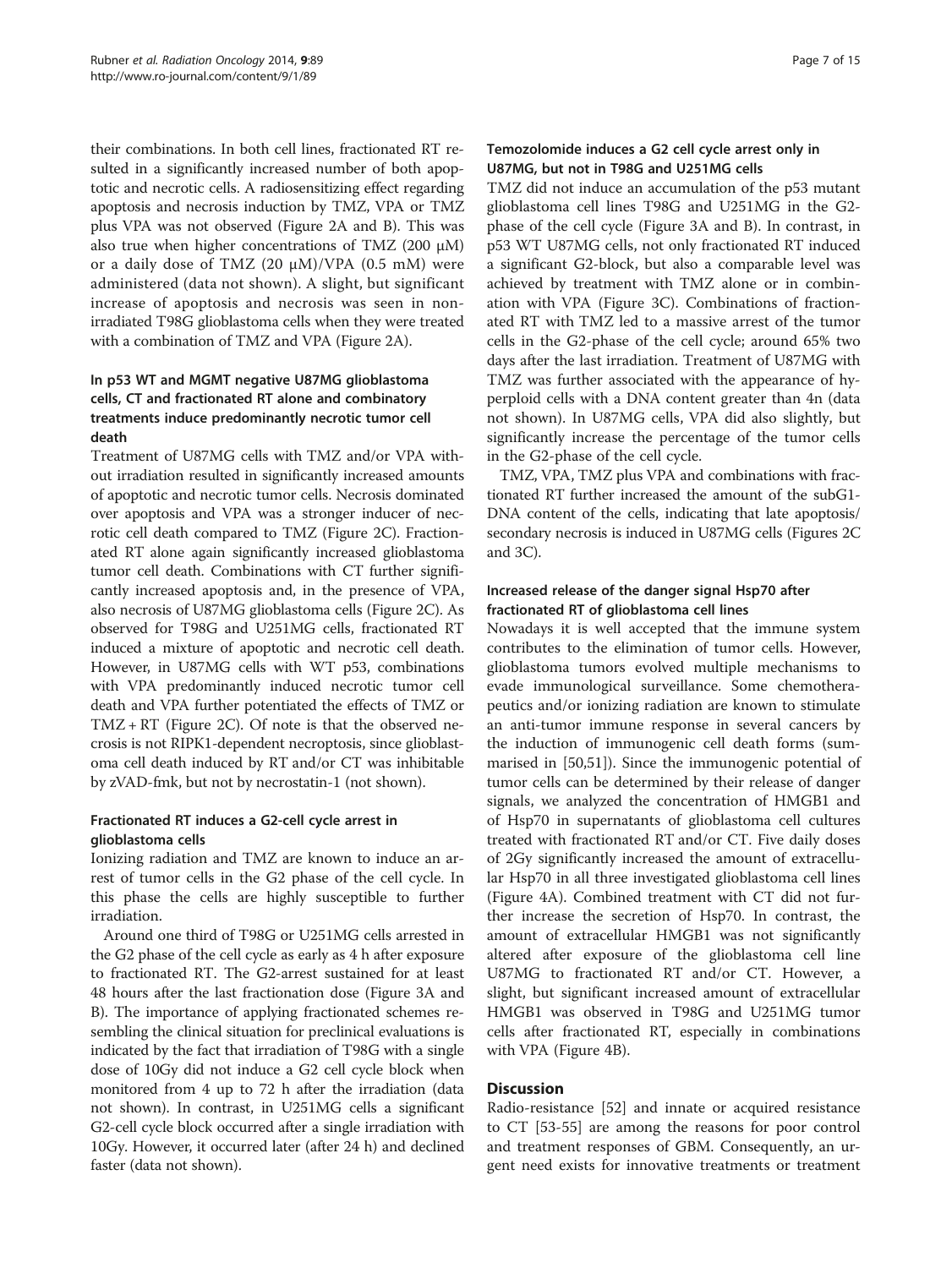Rubner et al. Radiation Oncology 2014, 9:89 Page 8 of 15 http://www.ro-journal.com/content/9/1/89

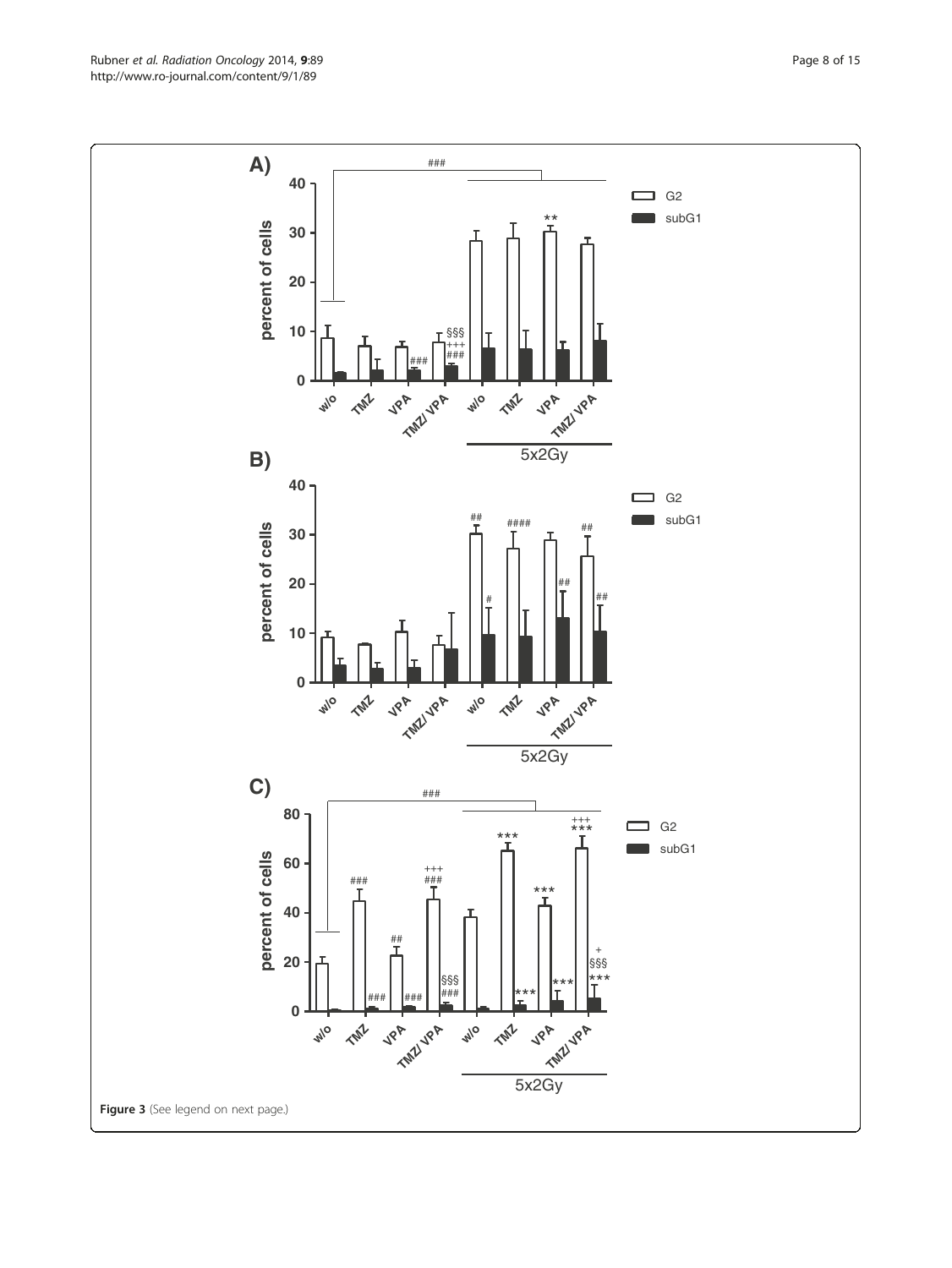#### <span id="page-8-0"></span>(See figure on previous page.)

Figure 3 Glioblastoma cells in the G2 cell cycle phase and with subG1-DNA-content after fractionated RT and/or CT. T98G (A), U251MG (B), or U87MG (C) tumor cells were treated with TMZ (20 μM) and/or VPA (0.5 mM) alone, or in combination with 5 daily radiation doses of 2Gy. Forty-eight hours after the last treatment, cells were harvested. For determination of the DNA content, cells was stained with PI and analyzed by flow cytometry. The percentage of cells in the G2-phase of the cell cycle and that of the subG1-population with degraded DNA are displayed. Pooled results of four independent experiments are shown, each performed at least in triplicates. Mean values (±SD) are displayed. Gy, Gray; RT, radiotherapy; CT, chemotherapy; w/o, untreated control; TMZ, temozolomide; VPA, valproic acid; # P < 0.05, ## P < 0.01, ### P < 0.001 (against w/o), \*\*P < 0.01, \*\*\*P < 0.001 (against RT), §§§ P < 0.001 (TMZ ± RT against VPA + TMZ ± RT), + P < 0.05, +++ P < 0.001 (VPA ± RT against VPA + TMZ ± RT).

combinations to improve the outcome of patients with GBM. Recent clinical data have shown that the median survival can be improved after an additional treatment of patients with VPA [[13](#page-12-0),[56](#page-13-0)] and immune therapeutic approaches are promising [\[57](#page-13-0)].

The tumor suppressor gene p53 is involved in cellular radiosensitivity and mutated in more than 50% of gliomas [\[20,](#page-12-0)[58\]](#page-13-0). As expected, the p53 mutant gliomblastoma cell lines T98G and U251MG showed an increased clonogenic survival after RT compared to the p53 WT cell line U87MG (Figure [1A](#page-4-0)-C). Only in the p53 WT and MGMT negative situation a cytotoxic (Figure [2](#page-5-0)C) and highly radiosensitizing effect (Figure [1C](#page-4-0)) of TMZ was observed. After combined treatment of RT and TMZ, colony formation in U251MG was only slightly impaired and in T98G completely unaffected (Figure [1A](#page-4-0), B).

Besides the tumor suppressor p53, the MGMT status of cells is involved in responsiveness to TMZ [\[59](#page-13-0)]. Yoshino et al. found no MGMT mRNA and protein expression in U87MG and U251MG, but in T98G. The IC50 values of MGMT negative cell lines U87MG and U251MG were 23.0 μM and 22.5 μM, respectively, and 441.6 μM for MGMT positive T98G cells [\[60\]](#page-13-0). Therefore, p53 and the MGMT status of cells might influence



supernatants were analyzed for the amount of extracellular Hsp70 (A) or HMGB1 (B) by ELISA. The data show one representative experiment of at least two independent experiments, each performed in duplicates. Mean values (±SD) are displayed. Gy, Gray; RT, radiotherapy; CT, chemotherapy; w/o, untreated control; TMZ, temozolomide; VPA, valproic acid, HMGB1: DNA-binding protein high-mobility group B1; Hsp70, heat shock protein 70; # P < 0.05, ## P < 0.01, ### P < 0.001 (against w/o).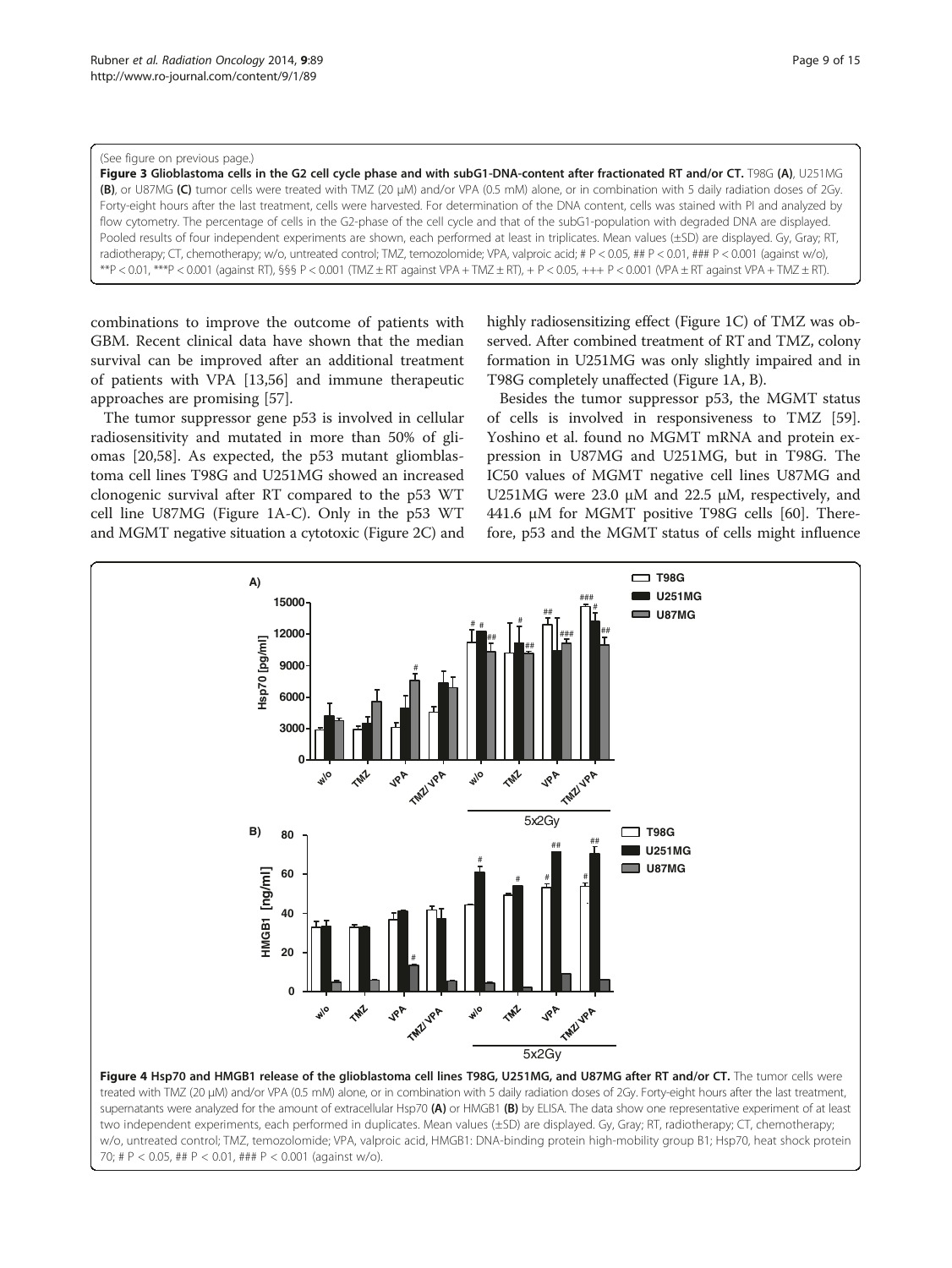the susceptibility to TMZ. However, contrary to Yoshino et al., we (data not shown) and others [[3,](#page-11-0)[61](#page-13-0)] obtained much higher IC50 values for TMZ in U87MG, U251MG (<200 μM), and T98G (>500 μM). TMZ concentrations that are reached in patients were found to be only sufficient to completely eliminate glioblastoma stem cells in vitro from MGMT negative but not from MGMT positive tumors [[62](#page-13-0)]. Hermisson et al. described that U251MG cells have no significant MGMT activity and are therefore rather sensitive to TMZ [\[63](#page-13-0)]. However, we found high steady state mRNA and MGMT protein expression levels not only in T98G, but also U251MG glioblastoma cells. The latter were rather resistant to TMZ with regard to the clonogenicity (Figure [1](#page-4-0)). Therefore, we assume that MGMT expression and its accompanied TMZ resistance can be acquired during cell culture due to epigenetic alterations and the focus should be more set on p53 mutation status for experiments dealing with radiosensitizing effects on glioblastoma cell lines. Even in the clinic the MGMT promoter methylation status used as a prognostic and predictive marker for GBM should be handled with care [[64\]](#page-13-0).

From cell culture experiments, it has been reported that VPA sensitizes human glioma cells to γ-radiation and TMZ [\[19,](#page-12-0)[61\]](#page-13-0). Data from colorectal cancer cells suggest a p53 dependency of radiosensitization by VPA [\[65](#page-13-0)]. Our results show that, depending of radiation dose, VPA is capable of enhancing the radiosensitivity of both p53 mutant and p53 WT glioblastoma cell lines as analyzed by the reduction of their clonogenic potential (Figure [1](#page-4-0)). Further, this HDAC inhibitor potentiated the effect of TMZ in MGMT expressing and p53 mutated T98G and U251MG. HDAC inhibitors are known as activators of methylated genes [\[66\]](#page-13-0). VPA alone had no cytotoxic effect in our experiments when administered at a concentration of 0.5 mM. The IC50 values of VPA determined by us (data not shown) and others exceeded 5 mM [\[61](#page-13-0)]. However, because of its radiosensitizing properties (Figure [1](#page-4-0)) in addition to its antiepileptic effect, VPA should be considered to be applied in combination with standard therapy of GBM. VPA further induced a slightly increased release of HMGB1 in T98G and U251MG glioblastoma cells when combined with fractionated RT (Figure [4](#page-8-0)B).

If DNA is damaged by radiation or cytotoxic agents, cells stop their cell cycle and start to repair. Non reparable damage results in the initiation of cell death. Fractionated RT induced a G2-arrest in p53 WT and mutated glioblastoma cell lines (Figure [3](#page-8-0)A-C). The sensitivity to TMZ was associated with an intact p53 and inactive MGMT status, because only in the p53 WT and MGMT negative cell line U87MG a G2-block occurred with an even higher intensity then seen after fractionated RT (Figure [3](#page-8-0)C). A combination of both (RT + TMZ)

resulted in around 20% more cells in the G2-phase than single TMZ or RT. The experiments further showed that fractionated RT induced a mixture of apoptosis and necrosis in all three glioblastoma cell lines (Figure [2A](#page-5-0)-C). But only in U87MG cells TMZ, VPA and TMZ + VPA alone or their combinations with fractionated RT induced significantly more cell death compared to non-treated or RT-treated controls.

For long-lasting success of multimodal cancer therapies, an induction of systemic anti-tumor immunity, besides the local tumor control by stopping the proliferation of malignant tumor cells, is more and more considered to be of importance [[50\]](#page-13-0). Anti-tumor immunity strongly depends on the induction of immunogenic forms of tumor cell death [\[67,68\]](#page-13-0). Only very few preclinical data exist on how fractionated irradiation used in clinical routine impacts on cell death forms of tumor cells. Therefore, we treated GBM cell lines with 5 daily radiation doses of 2Gy alone or in combination with a single administration of TMZ (20 μM) and/or VPA (0.5 mM). Fractionated RT was capable of inducing necrotic glioblastoma cells (Figure [2](#page-5-0)), as it was also the case for TMZ in p53 WT cells (Figure [2C](#page-5-0)). Others demonstrated that TMZ administration results in apoptosis [[10](#page-12-0)[,69,70\]](#page-13-0) or autophagy [\[3\]](#page-11-0) in glioma cells. TMZ-induced apoptosis is stimulated by p53 and requires an un-methylated MGMT promotor. We also found a slight increase of apoptosis after TMZ treatment, but only in U87MG cells. Roos et al. showed that apoptosis signals through Fas/CD95/Apo-1 receptor in p53 WT and through the mitochondrial pathway p53 mutated glioma cells, respectively [[69](#page-13-0)]. In western blot analyses we did not observe significant changes in protein levels of pro- and anti-apoptotic proteins involved in the mitochondrial pathway, including Bax, caspase 3 and 7, PUMA, Bcl-2 or XIAP. However, glioblastoma cell death induced by RT and/or CT was inhibitable by the pancaspase inhibitor zVAD-fmk, but not by necrostatin-1 (not shown). We therefore conclude that the detected necrosis by AnxA5-FITC/PI staining results from apoptotic cells that have lost their membrane integrity during the execution phase of apoptosis. Further, TMZ induced p21 in U87MG cells (data not shown).

We describe for the first time that necrotic glioblastoma cells occur after TMZ treatment at clinically relevant concentrations (20 μM) (Figure [3](#page-8-0)C). Since fractionated RT alone or in combination with TMZ are capable of inducing bigger amounts of dying cells, the phagocyte system might be overcharged, resulting in necrotic glioblastoma cells not only in vitro, but also in vivo [[24](#page-12-0),[35](#page-12-0)]. Jakubowicz-Gil and colleagues also observed a shift of apoptotic to necrotic cell death in T98G after prolonged TMZ incubation ( $\geq$ 48 h) and higher concentrations ( $>$ 100  $\mu$ M) [[70](#page-13-0)]. The prolonged incubation time (≥5d) with the low TMZ (20 μM) concentrations in our experimental settings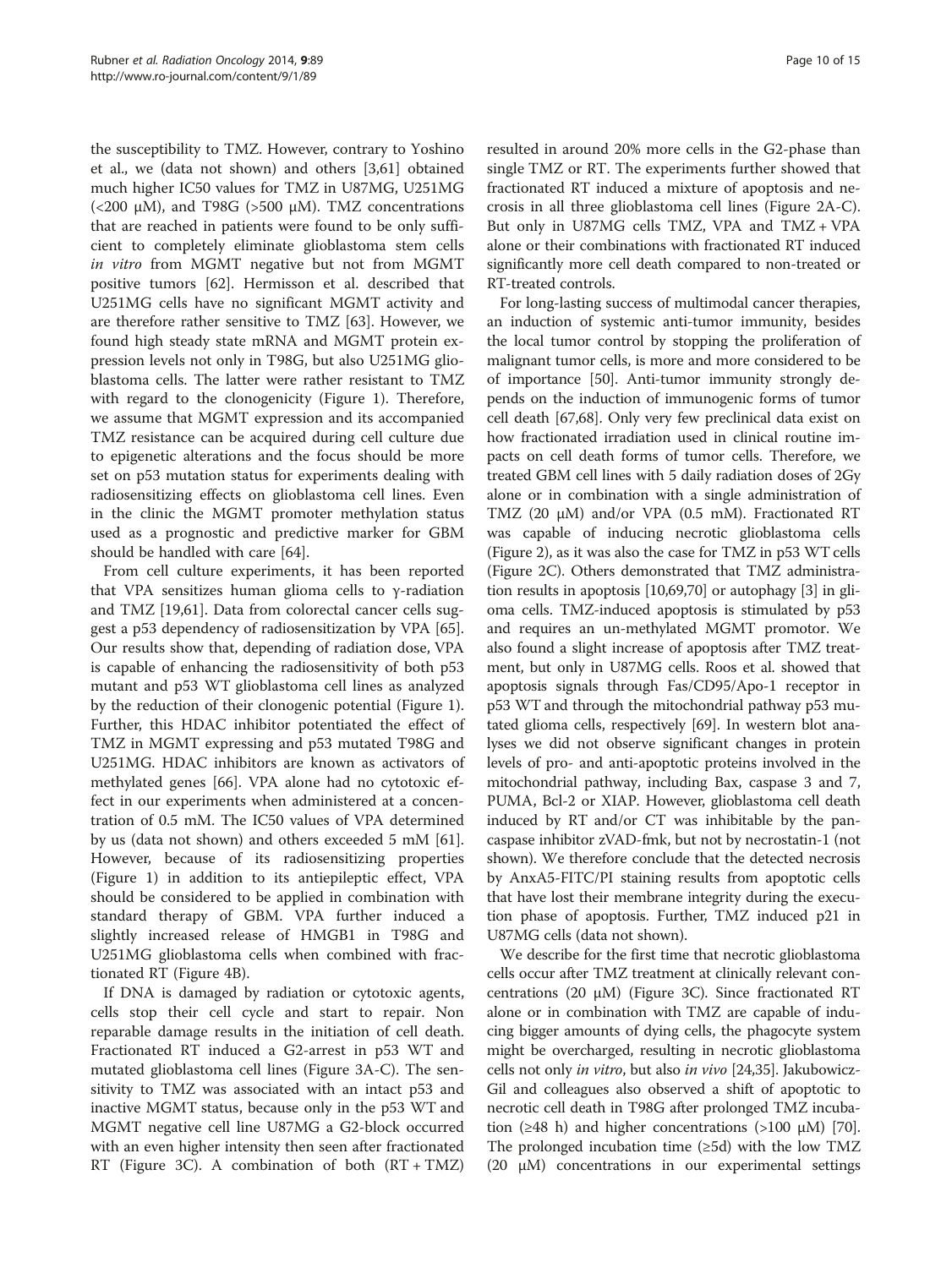might be the reason for the early appearance of necrotic glioblastoma cells in p53 WT U87MG, but not in p53 mutated T98G or U251MG. Further, apoptosis and necrosis induction in U251MG cells was observed after combined treatment with heat (42°C) and the Hsp90 inhibitor NVP-HSP990 [[71](#page-13-0)].

The presence of necrosis and the resulting release of danger signals is accomplished by an immunogenic tumor microenvironment [\[24,](#page-12-0)[72](#page-13-0)], which is required for an ameliorated therapeutic outcome in anticancer therapy. Immune stimulatory necrosis was also predominantly observed after treatment with VPA (0.5 mM) and its com-binations (TMZ, RT, TMZ + RT) in U87MG (Figure [2C](#page-5-0)). Further the parallel treatment of U87MG with VPA, TMZ, RT and/or RT + TMZ increased both necrotic and apoptotic cell death compared to controls. Figure 5 summarizes how an immune stimulatory microenvironment may be induced by fractionated RT +/- TMZ/VPA in p53 WT and p53 mutated glioblastoma tumor cells.

Van Nifterik et al. published that VPA does not antagonize the cytotoxic effect of TMZ and is therefore not contraindicated during radiochemotherapy of patients with GBM [\[19\]](#page-12-0). It was important for us to use clinical relevant concentrations of CT in our in vitro settings. The reached VPA levels in the brain differ between publications. Go et al. described serum/plasma concentrations of 20-100 μg/ml in epileptic patients, whereby brain levels only reach about 7-28% of the total levels [\[15\]](#page-12-0). Li et al. state that VPA concentrations in the cerebrospinal fluid are nearly the same as the free concentration in plasma by a half-life time of 9 to 20 hours [\[17](#page-12-0)]. In our study, we decided to add VPA to the culture before TMZ and the first RT treatment, because it has been reported that VPA improves the accessibility of DNA to alkylating agents and RT by loosen up the chromatin structure through histone acetylation [[73\]](#page-13-0). Van Nifterik et al. only found a radiosensitizing effect of VPA when added before irradiation [[19](#page-12-0)]. In contrast, Camphausen et al. and Chinnaiyan et al. showed an enhanced radiation response when VPA was added before or after RT. Importantly, VPA can sensitize glioma cells for up to 24 hours after radiation [\[74\]](#page-13-0). As described above, our study shows that VPA predominantly results in necrotic tumor cells in U87MG, but does not affect p53 mutated T98G or U251MG (Figure [2\)](#page-5-0). The results of Fu and colleagues indicate that VPA induces autophagy [[18](#page-12-0)], while others report about an apoptotic tumor cell death after VPA [\[75\]](#page-13-0). Chen et al. further demonstrated that the synergistic effect of VPA and TMZ for the induction of apoptosis is independent of an intact p53 and suggest a clinical potential for a combined therapy in p53 mutated gliomas. However, our data reveal a more complex mechanism. Although VPA seems to be a



positive glioblastoma cell lines T98G and U251MG, fractionated RT is the main stimulus for G2 cell cycle arrest, reduction of clonogenic "survival", and necrosis concomitant with the release of the danger signal Hsp70. Especially combination with VPA results further in slight increased concentrations of extracellular amounts of the danger signal HMGB1. In p53 WT and MGMT negative U87MG cells, besides fractionated RT, TMZ is one main stimulus for G2 cell cycle arrest and reduction of clonogenic "survival", while VPA fosters necrotic cell death. The presence of necrotic cells concomitant with Hsp70 after fractionated RT of all examined glioblastoma cells creates a microenvironment with immune stimulatory potential. TMZ, temozolomide; VPA, valproic acid, HMGB1: DNA-binding protein high-mobility group B1; Hsp70, heat shock protein 70; mut: mutated; WT: wild type.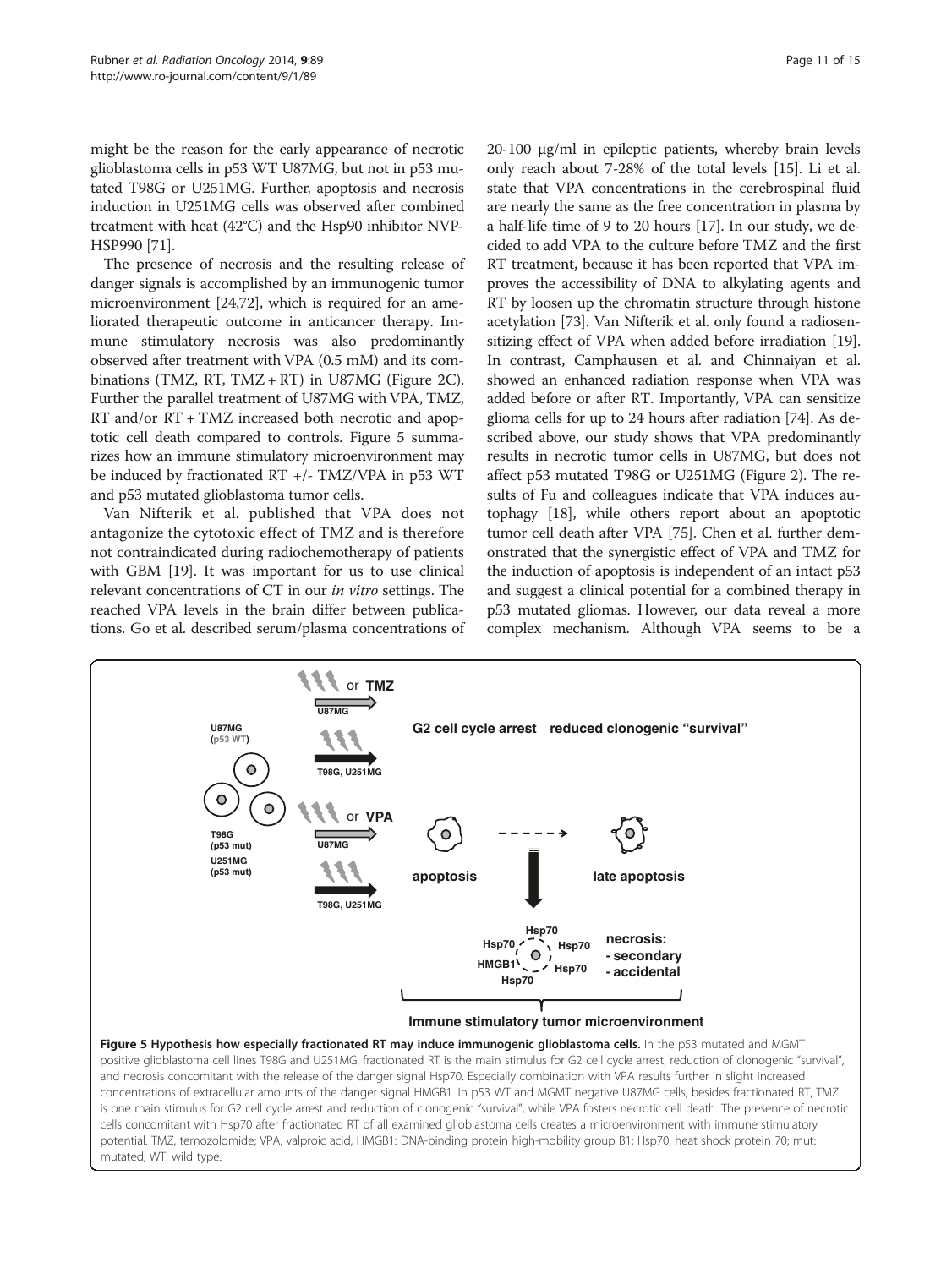<span id="page-11-0"></span>promising sensitizer for TMZ and fractionated RT and cell death inductor in p53 WT and MGMT negative cells (U87MG), no significant effects were seen in p53 mutated and MGMT positive T98G. Therefore, it might be useful to test more sensitive HDAC inhibitors in combination with TMZ and RT for p53 mutated glioblastoma cells in the future.

In addition to analyzing the influence of fractionated RT alone or in combination with TMZ and/or VPA on the cell cycle progression (Figure [3](#page-8-0)) and cell death forms (Figure [2\)](#page-5-0) of glioblastoma cells, we were further interested in the release of the danger signals HMGB1 and Hsp70 after the treatments. While the amount of extracellular HMGB1 was only slightly increased in T98G and U251MG cells especially after combination of RT with VPA, fractionated RT in general resulted in increased extracellular concentrations of Hsp70 in all examined glioblastoma cell lines (Figure [4](#page-8-0)). Extracellularly present Hsp70 is known to be an immune modulator, which fosters the stimulation and activation of immune cells, including DC and natural killer cells [\[76,77\]](#page-13-0). The treatment with five daily doses of 2Gy increased the amount of extracellular Hsp70 significantly in T98G, U251MG, and U87MG. However, TMZ and VPA alone or a combination did not significantly increase extracellular Hsp70 levels, except after exposure of U87MG cells to VPA only (Figure [4\)](#page-8-0). Radiation has been found to modulate cytosolic and surface Hsp70 levels of specifically tumor cells [\[78](#page-13-0)]. However, the release could not be induced by a single radiation dose, as shown by Schildkopf et al. for human colorectal tumor cell lines. Only the combination with hyperthermia (HT) increased the amount of extracellular Hsp70 as well as necrotic cell death [[79,80\]](#page-13-0). Therefore, we assume that predominantly repeated exposure to RT leads to early appearance of necrotic glioblastoma cells and to an increased release of Hsp70. Both could be relevant for the induction of antitumor immune responses [\[81](#page-13-0)]. In future experiments we will analyze how the Hsp70 containing supernatants of glioblastoma cells modulate maturation and activation of DC as well as the consecutive T cell priming. It has become evident that DC-based immune therapies are promising for GBM. Pilot studies and phase I and II trials have been performed indicating that vaccination with DC improves immune functions and results in longer survival of patients with malignant gliomas. The authors conclude that DC-vaccination in combination with RT and TMZ in patients with GBM is safe, feasible, and capable of inducing tumor-specific immune responses [[57,82-](#page-13-0)[86\]](#page-14-0). In our first analyses of biopsies of GBM patients we detected a higher expression level of Hsp70 in relapses compared to the primary tumor (unpublished data). This might indicate that especially in the relapse situation DC-based immune therapies will work well.

#### Conclusions

Our in vitro data suggest that fractionated RT is the main stimulus for cell death induction and Hsp70 release of especially p53 mutated and MGMT negative glioblastoma cells. Since Hsp70 is capable of activating DC, future preclinical and clinical work has to identify whether high extracellular concentrations of Hsp70 after fractionated RT generates a tumor microenvironment of GBM that favors additional immunotherapy.

#### Competing interests

The authors declare that they have no competing interests.

#### Authors' contributions

YR carried out most of the practical work and drafted the manuscript. CM carried out the Hsp70 and HMGB1 ELISA and contributed to analysis and interpretation of the data. AS contributed to analysis and interpretation of the data. AD contributed to the interpretation of the data and drafting of the final manuscript. RS carried out the clonogenic assays. RB contributed to conception and design of the work and to the interpretation of the data. BF contributed to analysis and interpretation of data. RF contributed to the design of the work. USG conceived the study, participated in its design and coordination and finally drafted the manuscript. All authors read and approved the final manuscript.

#### Acknowledgements

The work of Udo S. Gaipl has been supported by the German Federal Ministry of Education and Research (BMBF; m4 Cluster, 16EX1021R), the German Research Foundation (GA 1507/1-1), and the European Commissions (DoReMi, European Atomic Energy Community's Seventh Framework Programme (FP7/2007-2011) under grant agreement n°249689). Part of the MD work of Carolin Muth was supported by the graduate school of the SFB643 of the German Research Foundation. We further acknowledge the support by the German Research Foundation and the Friedrich-Alexander-Universität Erlangen-Nürnberg within the funding programme Open Access Publishing.

#### Author details

<sup>1</sup>Department of Radiation Oncology, University Hospital Erlangen, Friedrich-Alexander-Universität Erlangen-Nürnberg, Erlangen, Germany. <sup>2</sup> Department of Neuropathology, University Hospital Erlangen, Friedrich-Alexander-Universität Erlangen-Nürnberg, Erlangen, Germany.

#### Received: 13 January 2014 Accepted: 27 March 2014 Published: 30 March 2014

#### References

- 1. Bonavia R, Inda MM, Cavenee WK, Furnari FB: Heterogeneity maintenance in glioblastoma: a social network. Cancer Res 2011, 71:4055–4060.
- 2. Stupp R, Hegi ME, Mason WP, van den Bent MJ, Taphoorn MJ, Janzer RC, Ludwin SK, Allgeier A, Fisher B, Belanger K, Hau P, Brandes AA, Gijtenbeek J, Marosi C, Vecht CJ, Mokhtari K, Wesseling P, Villa S, Eisenhauer E, Gorlia T, Weller M, Lacombe D, Cairncross JG, Mirimanoff RO, European Organisation for Research and Treatment of Cancer Brain Tumour and Radiation Oncology Groups; National Cancer Institute of Canada Clinical Trials Group: Effects of radiotherapy with concomitant and adjuvant temozolomide versus radiotherapy alone on survival in glioblastoma in a randomised phase III study: 5-year analysis of the EORTC-NCIC trial. Lancet Oncol 2009, 10:459–466.
- Kanzawa T, Germano IM, Komata T, Ito H, Kondo Y, Kondo S: Role of autophagy in temozolomide-induced cytotoxicity for malignant glioma cells. Cell Death Differ 2004, 11:448–457.
- 4. Brada M, Judson I, Beale P, Moore S, Reidenberg P, Statkevich P, Dugan M, Batra V, Cutler D: Phase I dose-escalation and pharmacokinetic study of temozolomide (SCH 52365) for refractory or relapsing malignancies. Br J Cancer 1999, 81:1022–1030.
- 5. Denny BJ, Wheelhouse RT, Stevens MF, Tsang LL, Slack JA: NMR and molecular modeling investigation of the mechanism of activation of the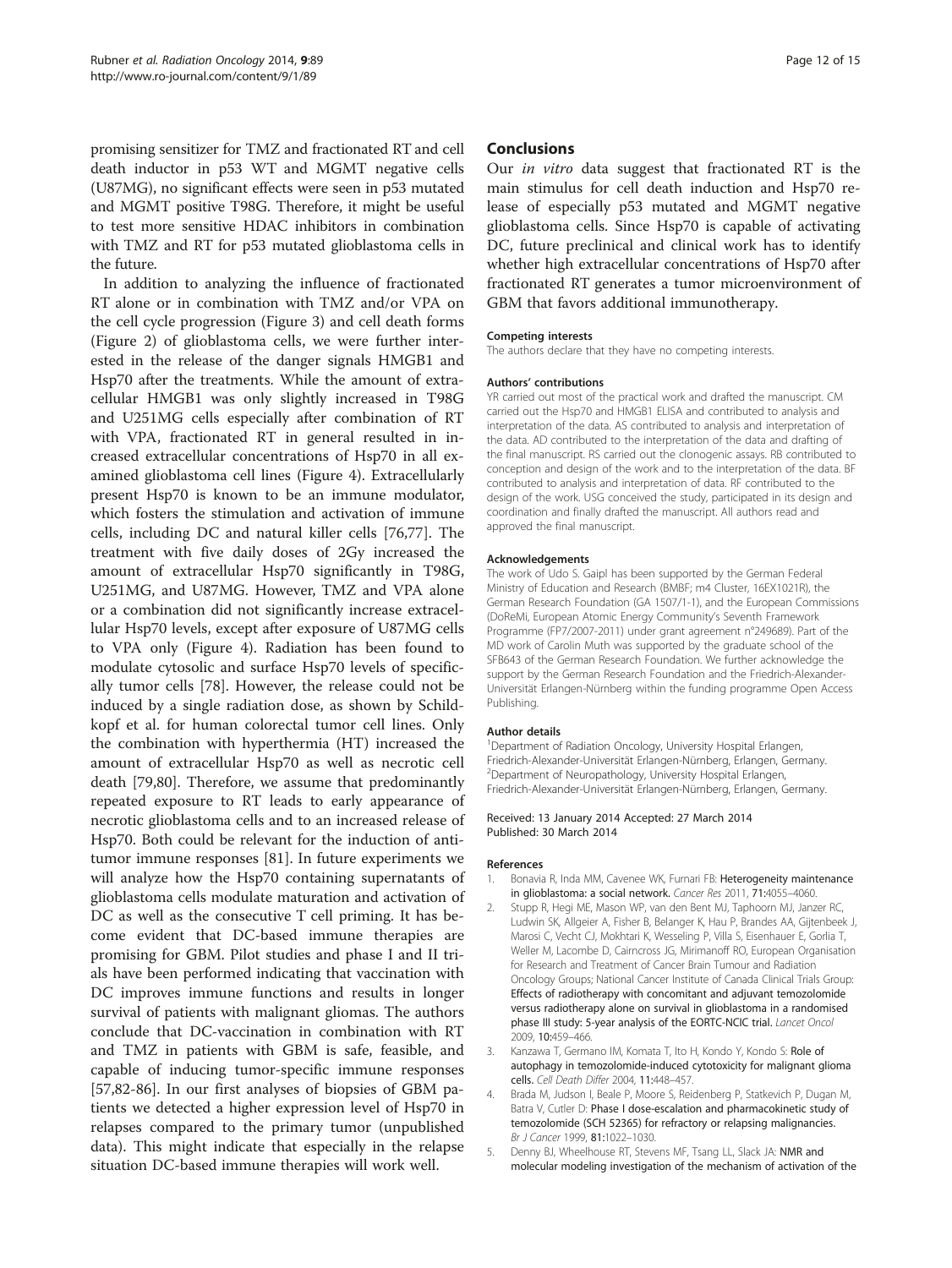<span id="page-12-0"></span>antitumor drug temozolomide and its interaction with DNA. Biochemistry 1994, 33:9045–9051.

- 6. Silber JR, Bobola MS, Ghatan S, Blank A, Kolstoe DD, Berger MS: O6-methylguanine-DNA methyltransferase activity in adult gliomas: relation to patient and tumor characteristics. Cancer Res 1998, 58:1068–1073.
- 7. Blumenthal DT, Wade M, Rankin CJ, Fitzpatrick F, Stelzer K, Sloan A, Ackerley W, Rushing EJ: MGMT methylation in newly-diagnosed glioblastoma multiforme (GBM): From the S0001 phase III study of radiation therapy (RT) and 0(6)-benzylguanine, (0(6)BG) plus BCNU versus RT and BCNU alone for newly diagnosed GBM. J Clin Oncol 2006, 24:61S-61S.
- 8. Hirose Y, Berger MS, Pieper RO: p53 effects both the duration of G2/M arrest and the fate of temozolomide-treated human glioblastoma cells. Cancer Res 2001, 61:1957–1963.
- Gunther W, Pawlak E, Damasceno R, Arnold H, Terzis AJ: Temozolomide induces apoptosis and senescence in glioma cells cultured as multicellular spheroids. Br J Cancer 2003, 88:463–469.
- Zhang WB, Wang Z, Shu F, Jin YH, Liu HY, Wang QJ, Yang Y: Activation of AMP-activated protein kinase by temozolomide contributes to apoptosis in glioblastoma cells via p53 activation and mTORC1 inhibition. J Biol Chem 2010, 285:40461–40471.
- 11. Kanzawa T, Bedwell J, Kondo Y, Kondo S, Germano IM: Inhibition of DNA repair for sensitizing resistant glioma cells to temozolomide. J Neurosurg 2003, 99:1047–1052.
- 12. van Breemen MS, Wilms EB, Vecht CJ: Epilepsy in patients with brain tumours: epidemiology, mechanisms, and management. Lancet Neurol 2007, 6:421–430.
- 13. Weller M, Gorlia T, Cairncross JG, van den Bent MJ, Mason W, Belanger K, Brandes AA, Bogdahn U, Macdonald DR, Forsyth P, Rossetti AO, Lacombe D, Mirimanoff RO, Vecht CJ, Stupp R: Prolonged survival with valproic acid use in the EORTC/NCIC temozolomide trial for glioblastoma. Neurology 2011, 77:1156–1164.
- 14. Perucca E: Pharmacological and therapeutic properties of valproate: a summary after 35 years of clinical experience. CNS Drugs 2002, 16:695-714.
- 15. Go HS, Seo JE, Kim KC, Han SM, Kim P, Kang YS, Han SH, Shin CY, Ko KH: Valproic acid inhibits neural progenitor cell death by activation of NF-kappaB signaling pathway and up-regulation of Bcl-XL. J Biomed Sci 2011, 18:48.
- 16. Phiel CJ, Zhang F, Huang EY, Guenther MG, Lazar MA, Klein PS: Histone deacetylase is a direct target of valproic acid, a potent anticonvulsant, mood stabilizer, and teratogen. J Biol Chem 2001, 276:36734–36741.
- 17. Li XN, Shu Q, Su JM, Perlaky L, Blaney SM, Lau CC: Valproic acid induces growth arrest, apoptosis, and senescence in medulloblastomas by increasing histone hyperacetylation and regulating expression of p21Cip1, CDK4, and CMYC. Mol Cancer Ther 2005, 4:1912–1922.
- 18. Fu J, Shao CJ, Chen FR, Ng HK, Chen ZP: Autophagy induced by valproic acid is associated with oxidative stress in glioma cell lines. Neuro Oncol 2010, 12:328–340.
- 19. Van Nifterik KA, Van den Berg J, Slotman BJ, Lafleur MV, Sminia P, Stalpers LJ: Valproic acid sensitizes human glioma cells for temozolomide and gamma-radiation. J Neurooncol 2012, 107:61–67.
- 20. England B, Huang T, Karsy M: Current understanding of the role and targeting of tumor suppressor p53 in glioblastoma multiforme. Tumour Biol 2013, 34:2063–2074.
- 21. Giaccia AJ, Kastan MB: The complexity of p53 modulation: emerging patterns from divergent signals. Genes Dev 1998, 12:2973–2983.
- 22. Anker L, Ohgaki H, Ludeke BI, Herrmann HD, Kleihues P, Westphal M: p53 protein accumulation and gene mutations in human glioma cell lines. Int J Cancer 1993, 55:982–987.
- 23. Quick QA, Gewirtz DA: An accelerated senescence response to radiation in wild-type p53 glioblastoma multiforme cells. J Neurosurg 2006, 105:111–118.
- 24. Frey B, Rubner Y, Wunderlich R, Weiss EM, Pockley AG, Fietkau R, Gaipl US: Induction of abscopal anti-tumor immunity and immunogenic tumor cell death by ionizing irradiation - implications for cancer therapies. Curr Med Chem 2012, 19:1751–1764.
- 25. Frey B, Rubner Y, Kulzer L, Werthmoller N, Weiss EM, Fietkau R, Gaipl US: Antitumor immune responses induced by ionizing irradiation and further immune stimulation. Cancer Immunol Immunother 2014, 63:29–36.
- 26. Nowsheen S, Yang ES: The intersection between DNA damage response and cell death pathways. Exp Oncol 2012, 34:243–254.
- 27. Castedo M, Perfettini JL, Roumier T, Kroemer G: Cyclin-dependent kinase-1: linking apoptosis to cell cycle and mitotic catastrophe. Cell Death Differ 2002, 9:1287–1293.
- 28. Zitvogel L, Kepp O, Senovilla L, Menger L, Chaput N, Kroemer G: Immunogenic tumor cell death for optimal anticancer therapy: the calreticulin exposure pathway. Clin Cancer Res 2010, 16:3100–3104.
- 29. Tesniere A, Apetoh L, Ghiringhelli F, Joza N, Panaretakis T, Kepp O, Schlemmer F, Zitvogel L, Kroemer G: Immunogenic cancer cell death: a key-lock paradigm. Curr Opin Immunol 2008, 20:504–511.
- 30. Garg AD, Nowis D, Golab J, Agostinis P: Photodynamic therapy: illuminating the road from cell death towards anti-tumour immunity. Apoptosis 2010, 15:1050–1071.
- Kaczmarek A, Vandenabeele P, Krysko DV: Necroptosis: the release of damage-associated molecular patterns and its physiological relevance. Immunity 2013, 38:209–223.
- Yuan J, Kroemer G: Alternative cell death mechanisms in development and beyond. Genes Dev 2010, 24:2592–2602.
- 33. Duprez L, Takahashi N, Van Hauwermeiren F, Vandendriessche B, Goossens V, Vanden Berghe T, Declercq W, Libert C, Cauwels A, Vandenabeele P: RIP kinase-dependent necrosis drives lethal systemic inflammatory response syndrome. Immunity 2011, 35:908–918.
- 34. Gaipl US, Sheriff A, Franz S, Munoz LE, Voll RE, Kalden JR, Herrmann M: Inefficient clearance of dying cells and autoreactivity. Curr Top Microbiol Immunol 2006, 305:161–176.
- 35. Vanden Berghe T, Grootjans S, Goossens V, Dondelinger Y, Krysko DV, Takahashi N, Vandenabeele P: Determination of apoptotic and necrotic cell death in vitro and in vivo. Methods (San Diego, Calif) 2013, 61:117–129.
- 36. Golstein P, Kroemer G: Cell death by necrosis: towards a molecular definition. Trends Biochem Sci 2007, 32:37–43.
- 37. Chaurio RA, Janko C, Munoz LE, Frey B, Herrmann M, Gaipl US: Phospholipids: key players in apoptosis and immune regulation. Molecules (Basel, Switzerland) 2009, 14:4892–4914.
- 38. Banchereau J, Steinman RM: Dendritic cells and the control of immunity. Nature 1998, 392:245–252.
- 39. Pardoll DM, Topalian SL: The role of CD4+ T cell responses in antitumor immunity. Curr Opin Immunol 1998, 10:588-594.
- 40. Rock KL, Gamble S, Rothstein L: Presentation of exogenous antigen with class I major histocompatibility complex molecules. Science 1990, 249:918–921.
- 41. Tesei A, Sarnelli A, Arienti C, Menghi E, Medri L, Gabucci E, Pignatta S, Falconi M, Silvestrini R, Zoli W, D'Errico V, Romeo A, Parisi E, Polico R: In vitro irradiation system for radiobiological experiments. Radiat Oncol 2013, 8:257.
- 42. Mirzayans R, Andrais B, Scott A, Tessier A, Murray D: A sensitive assay for the evaluation of cytotoxicity and its pharmacologic modulation in human solid tumor-derived cell lines exposed to cancer-therapeutic agents. J Pharm Pharm Sci 2007, 10:298s–311s.
- 43. Galluzzi L, Aaronson SA, Abrams J, Alnemri ES, Andrews DW, Baehrecke EH, Bazan NG, Blagosklonny MV, Blomgren K, Borner C, Bredesen DE, Brenner C, Castedo M, Cidlowski JA, Ciechanover A, Cohen GM, De Laurenzi V, De Maria R, Deshmukh M, Dynlacht BD, El-Deiry WS, Flavell RA, Fulda S, Garrido C, Golstein P, Gougeon ML, Green DR, Gronemeyer H, Hajnóczky G, Hardwick JM, et al: Guidelines for the use and interpretation of assays for monitoring cell death in higher eukaryotes. Cell Death Differ 2009, 16:1093–1107.
- 44. Riccardi C, Nicoletti I: Analysis of apoptosis by propidium iodide staining and flow cytometry. Nat Protoc 2006, 1:1458–1461.
- 45. Taghian A, DuBois W, Budach W, Baumann M, Freeman J, Suit H: In vivo radiation sensitivity of glioblastoma multiforme. Int J Radiat Oncol Biol Phys 1995, 32:99–104.
- 46. Williams JR, Zhang Y, Zhou H, Gridley DS, Koch CJ, Russell J, Slater JS, Little JB: A quantitative overview of radiosensitivity of human tumor cells across histological type and TP53 status. Int J Radiat Biol 2008, 84:253–264.
- 47. Williams JR, Zhang Y, Russell J, Koch C, Little JB: Human tumor cells segregate into radiosensitivity groups that associate with ATM and TP53 status. Acta Oncol 2007, 46:628–638.
- 48. Yao KC, Komata T, Kondo Y, Kanzawa T, Kondo S, Germano IM: Molecular response of human glioblastoma multiforme cells to ionizing radiation: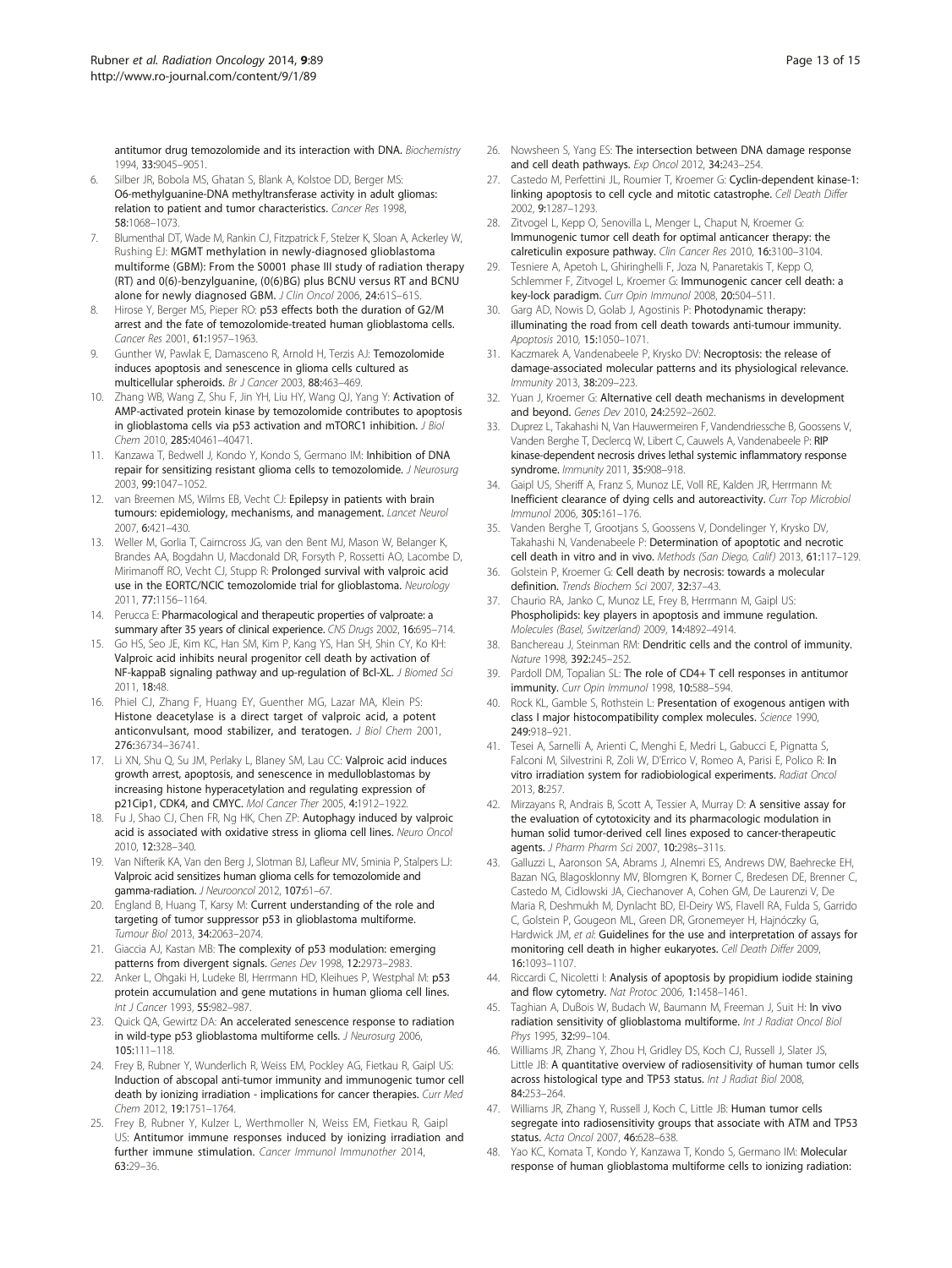<span id="page-13-0"></span>cell cycle arrest, modulation of the expression of cyclin-dependent kinase inhibitors, and autophagy. J Neurosurg 2003, 98:378-384.

- 49. Lawrence YR, Vikram B, Dignam JJ, Chakravarti A, Machtay M, Freidlin B, Takebe N, Curran WJ Jr, Bentzen SM, Okunieff P, Coleman CN, Dicker AP: NCI-RTOG translational program strategic guidelines for the early-stage development of radiosensitizers. J Natl Cancer Inst 2013, 105:11–24.
- 50. Rubner Y, Wunderlich R, Ruhle PF, Kulzer L, Werthmoller N, Frey B, Weiss EM, Keilholz L, Fietkau R, Gaipl US: How does ionizing irradiation contribute to the induction of anti-tumor immunity? Front Oncol 2012, 2:75.
- 51. Ma Y, Kepp O, Ghiringhelli F, Apetoh L, Aymeric L, Locher C, Tesniere A, Martins I, Ly A, Haynes NM, Smyth MJ, Kroemer G, Zitvogel L: Chemotherapy and radiotherapy: cryptic anticancer vaccines. Semin Immunol 2010, 22:113–124.
- 52. Jamal M, Rath BH, Williams ES, Camphausen K, Tofilon PJ: Microenvironmental regulation of glioblastoma radioresponse. Clin Cancer Res 2010, 16:6049–6059.
- 53. Blough MD, Zlatescu MC, Cairncross JG: O6-methylguanine-DNA methyltransferase regulation by p53 in astrocytic cells. Cancer Res 2007, 67:580–584.
- 54. Kitange GJ, Carlson BL, Schroeder MA, Grogan PT, Lamont JD, Decker PA, Wu W, James CD, Sarkaria JN: Induction of MGMT expression is associated with temozolomide resistance in glioblastoma xenografts. Neuro Oncol 2009, 11:281–291.
- 55. Yip S, Miao J, Cahill DP, Iafrate AJ, Aldape K, Nutt CL, Louis DN: MSH6 mutations arise in glioblastomas during temozolomide therapy and mediate temozolomide resistance. Clin Cancer Res 2009, 15:4622–4629.
- 56. Barker CA, Bishop AJ, Chang M, Beal K, Chan TA: Valproic acid use during radiation therapy for glioblastoma associated with improved survival. Int J Radiat Oncol Biol Phys 2013, 86:504–509.
- 57. Ardon H, Van Gool S, Lopes IS, Maes W, Sciot R, Wilms G, Demaerel P, Bijttebier P, Claes L, Goffin J, Van Calenbergh F, De Vleeschouwer S: Integration of autologous dendritic cell-based immunotherapy in the primary treatment for patients with newly diagnosed glioblastoma multiforme: a pilot study. J Neurooncol 2010, 99:261–272.
- 58. Matsui Y, Tsuchida Y, Keng PC: Effects of p53 mutations on cellular sensitivity to ionizing radiation. Am J Clin Oncol 2001, 24:486-490.
- 59. Stupp R, Mason WP, van den Bent MJ, Weller M, Fisher B, Taphoorn MJ, Belanger K, Brandes AA, Marosi C, Bogdahn U, Curschmann J, Janzer RC, Ludwin SK, Gorlia T, Allgeier A, Lacombe D, Cairncross JG, Eisenhauer E, Mirimanoff RO, European Organisation for Research and Treatment of Cancer Brain Tumor and Radiotherapy Groups; National Cancer Institute of Canada Clinical Trials Group: Radiotherapy plus concomitant and adjuvant temozolomide for glioblastoma. N Engl J Med 2005, 352:987–996.
- 60. Yoshino A, Ogino A, Yachi K, Ohta T, Fukushima T, Watanabe T, Katayama Y, Okamoto Y, Naruse N, Sano E, Tsumoto K: Gene expression profiling predicts response to temozolomide in malignant gliomas. Int J Oncol 2010, 36:1367–1377.
- 61. Ryu CH, Yoon WS, Park KY, Kim SM, Lim JY, Woo JS, Jeong CH, Hou Y, Jeun SS: Valproic acid downregulates the expression of MGMT and sensitizes temozolomide-resistant glioma cells. J Biomed Biotechnol 2012, 2012:987495.
- 62. Beier D, Rohrl S, Pillai DR, Schwarz S, Kunz-Schughart LA, Leukel P, Proescholdt M, Brawanski A, Bogdahn U, Trampe-Kieslich A, Giebel B, Wischhusen J, Reifenberger G, Hau P, Beier CP: Temozolomide preferentially depletes cancer stem cells in glioblastoma. Cancer Res 2008, 68:5706–5715.
- 63. Hermisson M, Klumpp A, Wick W, Wischhusen J, Nagel G, Roos W, Kaina B, Weller M: O6-methylguanine DNA methyltransferase and p53 status predict temozolomide sensitivity in human malignant glioma cells. J Neurochem 2006, 96:766–776.
- 64. Fietkau R, Putz F, Lahmer G, Semrau S, Buslei R: Can MGMT promoter methylation status be used as a prognostic and predictive marker for glioblastoma multiforme at the present time? A word of caution. Strahlenther Onkol 2013, 189:993–995.
- 65. Chen X, Wong P, Radany E, Wong JY: HDAC inhibitor, valproic acid, induces p53-dependent radiosensitization of colon cancer cells. Cancer Biother Radiopharm 2009, 24:689–699.
- 66. Das PM, Singal R: DNA methylation and cancer. J Clin Oncol 2004, 22:4632–4642.
- 67. Lauber K, Ernst A, Orth M, Herrmann M, Belka C: Dying cell clearance and its impact on the outcome of tumor radiotherapy. Front Oncol 2012, 2:116.
- 68. Orth M, Lauber K, Niyazi M, Friedl AA, Li M, Maihofer C, Schuttrumpf L, Ernst A, Niemoller OM, Belka C: Current concepts in clinical radiation oncology. Radiat Environ Biophys 2014, 53(1):1–29.
- 69. Roos WP, Batista LF, Naumann SC, Wick W, Weller M, Menck CF, Kaina B: Apoptosis in malignant glioma cells triggered by the temozolomide-induced DNA lesion O6-methylguanine. Oncogene 2007, 26:186–197.
- 70. Jakubowicz-Gil J, Langner E, Badziul D, Wertel I, Rzeski W: Apoptosis induction in human glioblastoma multiforme T98G cells upon temozolomide and quercetin treatment. Tumour Biol 2013, 34:2367–2378.
- 71. Milanovic D, Firat E, Grosu AL, Niedermann G: Increased radiosensitivity and radiothermosensitivity of human pancreatic MIA PaCa-2 and U251 glioblastoma cell lines treated with the novel Hsp90 inhibitor NVP-HSP990. Radiat Oncol 2013, 8:42.
- 72. Weiss EM, Wunderlich R, Ebel N, Rubner Y, Schlucker E, Meyer-Pittroff R, Ott OJ, Fietkau R, Gaipl US, Frey B: Selected anti-tumor vaccines merit a place in multimodal tumor therapies. Front Oncol 2012, 2:132.
- 73. Nakada M, Furuta T, Hayashi Y, Minamoto T, Hamada J: The strategy for enhancing temozolomide against malignant glioma. Front Oncol 2012, 2:98.
- 74. Chinnaiyan P, Cerna D, Burgan WE, Beam K, Williams ES, Camphausen K, Tofilon PJ: Postradiation sensitization of the histone deacetylase inhibitor valproic acid. Clin Cancer Res 2008, 14:5410-5415.
- 75. Chen CH, Chang YJ, Ku MS, Chung KT, Yang JT: Enhancement of temozolomide-induced apoptosis by valproic acid in human glioma cell lines through redox regulation. J Mol Med (Berl) 2011, 89:303-315.
- 76. Multhoff G, Pockley AG, Streffer C, Gaipl US: Dual role of heat shock proteins (HSPs) in anti-tumor immunity. Curr Mol Med 2012, 12:1174–1182.
- 77. Schmid TE, Multhoff G: Radiation-induced stress proteins the role of heat shock proteins (HSP) in anti- tumor responses. Curr Med Chem 2012, 19:1765–1770.
- 78. Gehrmann M, Marienhagen J, Eichholtz-Wirth H, Fritz E, Ellwart J, Jaattela M, Zilch T, Multhoff G: Dual function of membrane-bound heat shock protein 70 (Hsp70), Bag-4, and Hsp40: protection against radiation-induced effects and target structure for natural killer cells. Cell Death Differ 2005, 12:38–51.
- 79. Schildkopf P, Frey B, Mantel F, Ott OJ, Weiss EM, Sieber R, Janko C, Sauer R, Fietkau R, Gaipl US: Application of hyperthermia in addition to ionizing irradiation fosters necrotic cell death and HMGB1 release of colorectal tumor cells. Biochem Biophys Res Commun 2010, 391:1014–1020.
- Schildkopf P, Frey B, Ott OJ, Rubner Y, Multhoff G, Sauer R, Fietkau R, Gaipl US: Radiation combined with hyperthermia induces HSP70-dependent maturation of dendritic cells and release of pro-inflammatory cytokines by dendritic cells and macrophages. Radiother Oncol 2011, 101:109–115.
- 81. Rodel F, Frey B, Multhoff G, Gaipl U: Contribution of the immune system to bystander and non-targeted effects of ionizing radiation. Cancer Lett 2013. doi:10.1016/j.canlet.2013.09.015.
- 82. Fadul CE, Fisher JL, Hampton TH, Lallana EC, Li Z, Gui J, Szczepiorkowski ZM, Tosteson TD, Rhodes CH, Wishart HA, Lewis LD, Ernstoff MS: Immune response in patients with newly diagnosed glioblastoma multiforme treated with intranodal autologous tumor lysate-dendritic cell vaccination after radiation chemotherapy. J Immunother (Hagerstown, Md: 1997) 2011, 34:382–389.
- 83. Jie X, Hua L, Jiang W, Feng F, Feng G, Hua Z: Clinical application of a dendritic cell vaccine raised against heat-shocked glioblastoma. Cell Biochem Biophys 2012, 62:91–99.
- 84. Wheeler CJ, Black KL, Liu G, Mazer M, Zhang XX, Pepkowitz S, Goldfinger D, Ng H, Irvin D, Yu JS: Vaccination elicits correlated immune and clinical responses in glioblastoma multiforme patients. Cancer Res 2008, 68:5955–5964.
- 85. Yamanaka R, Abe T, Yajima N, Tsuchiya N, Homma J, Kobayashi T, Narita M, Takahashi M, Tanaka R: Vaccination of recurrent glioma patients with tumour lysate-pulsed dendritic cells elicits immune responses: results of a clinical phase I/II trial. Br J Cancer 2003, 89:1172–1179.